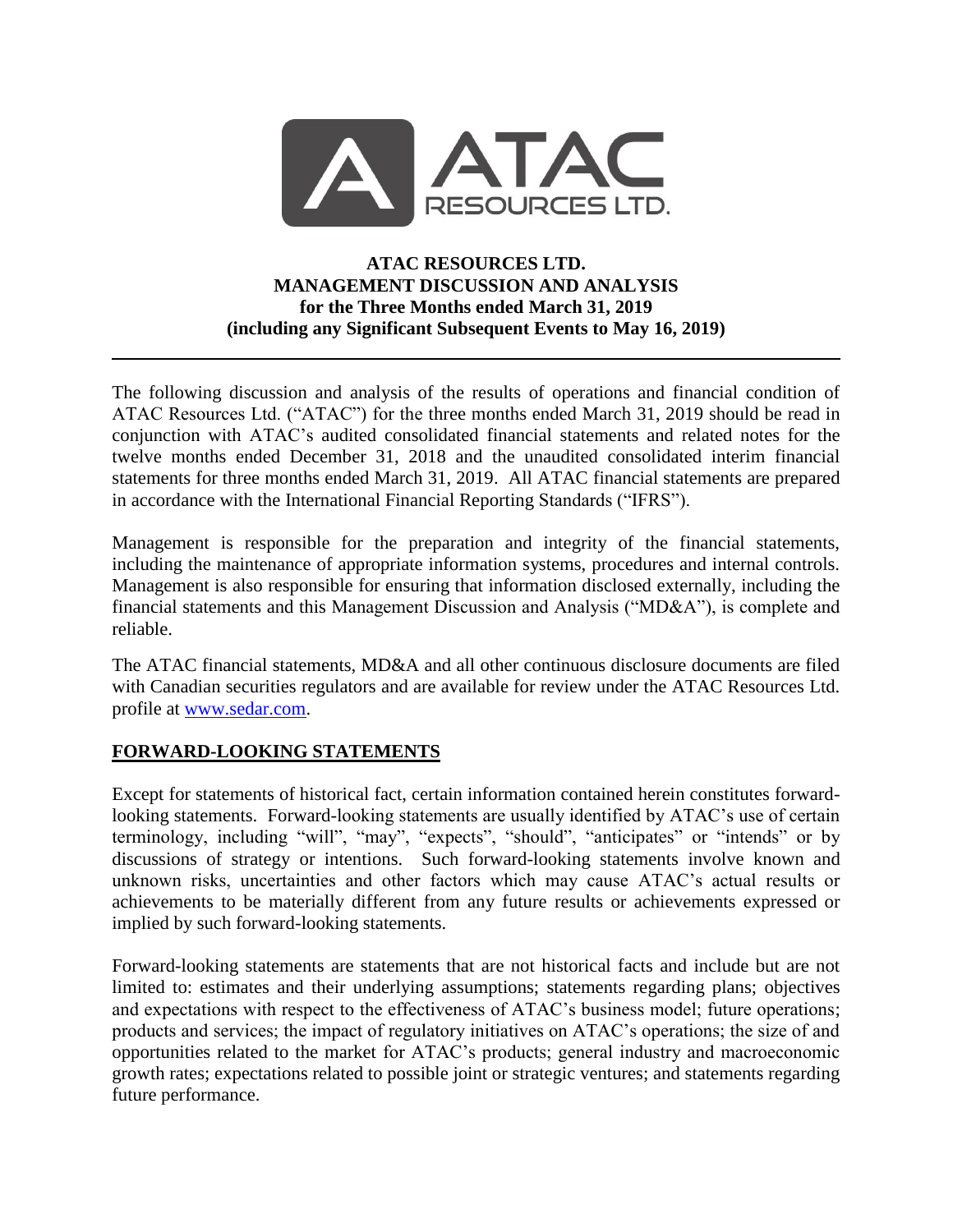Forward-looking statements used in this MD&A are subject to various risks and uncertainties, most of which are difficult to predict and generally beyond the control of ATAC. If risks or uncertainties materialize, or if underlying assumptions prove incorrect, the actual results may vary materially from those expected, estimated or projected. ATAC undertakes no obligation to update forward-looking statements if these beliefs, estimates and opinions or other circumstances should change, except as required by applicable securities laws. There can be no assurance that such statements will prove to be accurate, and future events and actual results could differ materially from those anticipated in such statements. Given these uncertainties, the reader of the information included herein is cautioned not to place undue reliance on such forward-looking statements.

# **DESCRIPTION OF BUSINESS**

ATAC is in the business of exploring for metals and minerals with a particular emphasis on gold. It does not own interests in any producing mines. At present, management is concentrating most of its efforts on its wholly-owned Rackla Gold property in central Yukon. See "Exploration and Property Transactions" for additional information.

# **OVERALL PERFORMANCE**

As of May 16, 2019, ATAC had no debt and had working capital in excess of its anticipated expenditures for all of 2019. Such expenditures include costs related to administrative overhead and future exploration programs. See "Risks and Uncertainties" for additional information.

The focus of most of ATAC's human and financial resources is the Rackla Gold property, which includes the Rau, Orion, and Osiris projects. See "Exploration and Property Transactions" for additional information.

|                                                 | <b>December 31, 2018</b> | <b>December 31, 2017</b> | <b>December 31, 2016</b> |
|-------------------------------------------------|--------------------------|--------------------------|--------------------------|
| Revenues                                        | <b>Nil</b>               | <b>Nil</b>               | <b>Nil</b>               |
| Net (Loss)                                      | $(\$3,738,812)$          | $(\$4,434,097)$          | $(\$663,155)$            |
| Net (Loss) per Share<br>- Basic and Diluted     | $(\$0.03)$               | $(\$0.03)$               | $(\$0.01)$               |
| <b>Total Assets</b>                             | \$123,776,498            | \$121,797,151            | \$113,163,451            |
| Total Long-term<br><b>Financial Liabilities</b> | <b>Nil</b>               | <b>Nil</b>               | Nil                      |
| <b>Cash Dividends</b><br>Declared per Share     | <b>Nil</b>               | Nil                      | <b>Nil</b>               |

# **SELECTED ANNUAL INFORMATION**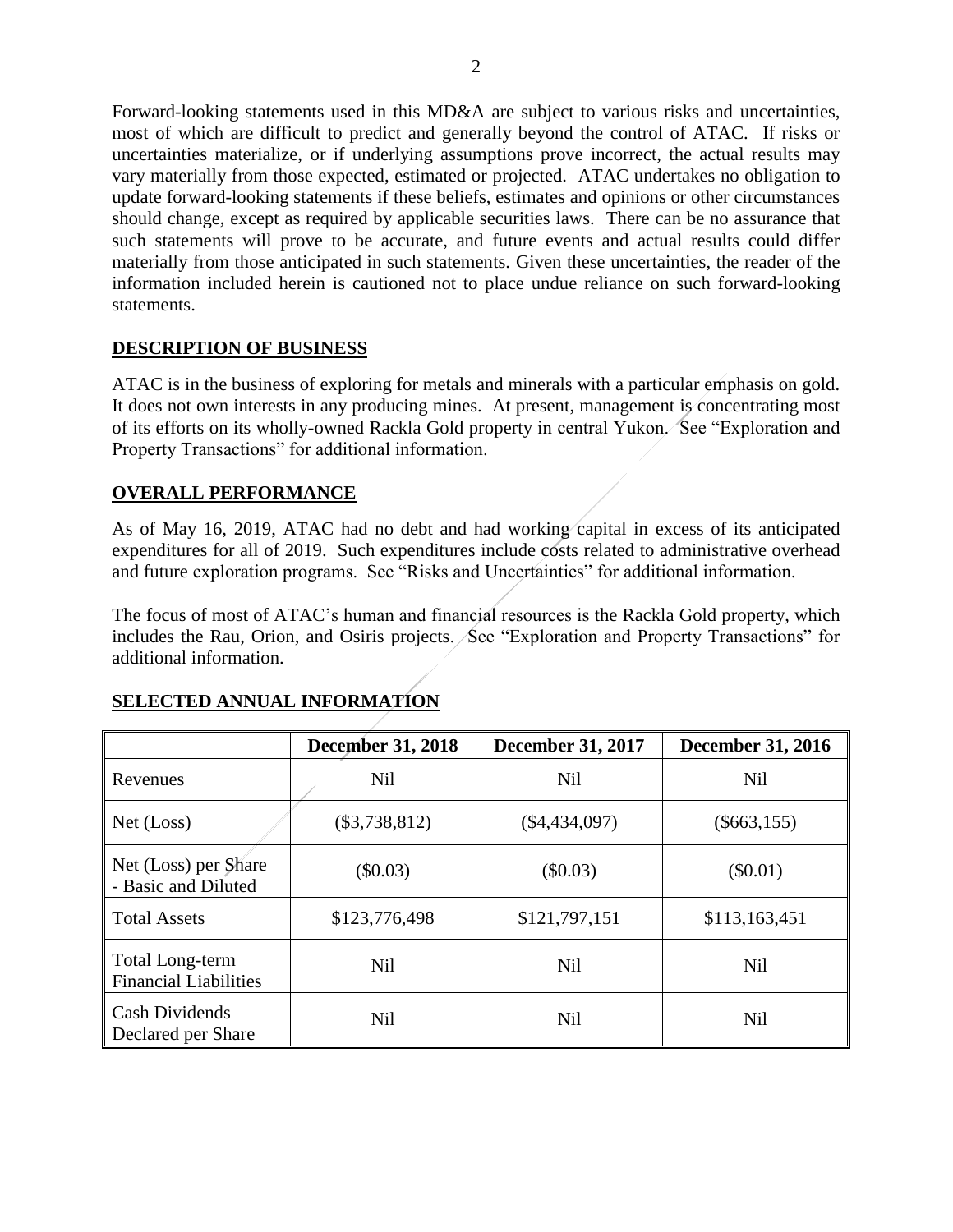Total assets increased from 2017 to 2018 mainly due to proceeds received from equity financings, which have been used, for the most part, to spend on property acquisition and exploration, which are capitalized.

# **SUMMARY FINANCIAL INFORMATION (for the eight quarters ended March 31, 2019)**

The following table shows the results for the last quarter compared to those from the previous seven quarters.

| <b>Period Ending</b> | <b>Revenues</b> | <b>Net Income (Loss)</b> | <b>Net Income (Loss)</b><br>per Share |
|----------------------|-----------------|--------------------------|---------------------------------------|
| March 31, 2019       | <b>Nil</b>      | $(\$238,074)$            | $(\$0.00)$                            |
| December 31, 2018    | <b>Nil</b>      | $(\$315,423)$            | $(\$0.00)$                            |
| September 30, 2018   | Nil             | (\$1,489,985)            | $(\$0.01)$                            |
| June 30, 2018        | <b>Nil</b>      | (\$1,295,560)            | $(\$0.01)$                            |
| March 31, 2018       | <b>Nil</b>      | $(\$637,844)$            | $(\$0.00)$                            |
| December 31, 2017    | N <sub>il</sub> | $(\$1,911,297)$          | $(\$0.01)$                            |
| September 30, 2017   | <b>Nil</b>      | $(\$2,128,152)$          | $(\$0.02)$                            |
| June 30, 2017        | <b>Nil</b>      | $(\$761, 107)$           | $(\$0.01)$                            |

# **RESULTS OF OPERATIONS**

ATAC is an exploration stage company and has no operating revenues from mines. Most of its expenditures are exploration related and are capitalized (not accounted as operating expenses). The variations in losses from quarter to quarter over the previous eight financial quarters are largely attributable to variations in share-based payments, gains or losses on sale or option of mineral properties and gains or losses on marketable securities.

The difference in the net loss for the three months ended March 31, 2019 compared to the net loss for the three months ended March 31, 2018 was a decrease of approximately \$400,000. This was predominantly caused by a decrease in losses from marketable securities of approximately \$443,000, being a loss of approximately \$301,000 in 2018 compared to a gain of approximately \$141,000 for 2019. In addition, ATAC recognized an increase in deferred income tax recovery of approximately \$20,000 during the three months ended March 31, 2019.

The decrease in net loss for the three months ended March 31, 2019 was partially offset by an increase in share-based payments expense of approximately \$73,000.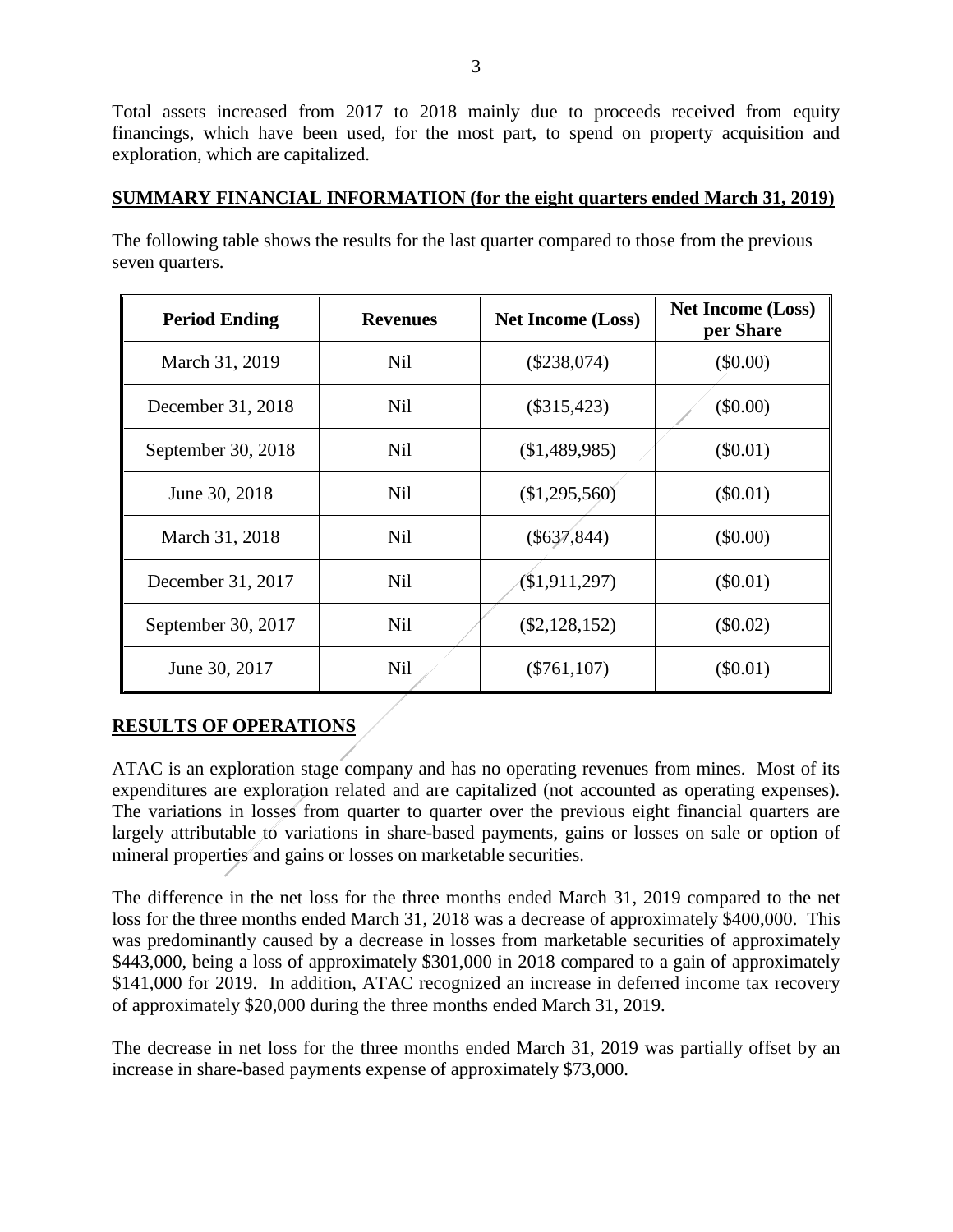# **LIQUIDITY AND CAPITAL RESOURCES**

### (a) Working Capital

As of March 31, 2019, working capital totalled \$13,046,708 compared to \$14,298,842 at March 31, 2018.

### (b) Private Placement

On March 22, 2019, ATAC closed a 10,507,143 unit offering for gross proceeds of \$3,677,500. The units were be sold at a price of \$0.35 and each unit consisted of one flow-through share and one-half (1/2) of a non-flow-through share purchase warrant. Each whole warrant will entitle the holder to purchase one ATAC common share at a price of \$0.425 at any time on or before March 22, 2021.

Cash finders' fees in the amount of \$133,875 and 382,500 finders' warrants were issued as part of the placement in accordance with TSX Venture Exchange (the "Exchange") policies. The finders' warrants were issued with the same applicable terms as attached to the warrants forming part of the units.

All securities issued as part of the offering will be subject to a hold period in Canada expiring on July 23, 2019. The proceeds from the placement will be used to fund exploration on the Rackla Gold property.

#### (c) Equity Portfolio

As of May 16, 2019, ATAC owned marketable securities of other publicly traded junior resource companies with a total market value of approximately \$473,500. These securities were acquired by ATAC pursuant to various property option or sales agreements. See "Risks and Uncertainties" and "Forward Looking Statements" for additional information.

# **OFF-BALANCE SHEET ARRANGEMENTS**

ATAC does not utilize off-balance sheet arrangements.

# **TRANSACTIONS WITH RELATED PARTIES**

#### **1. Management**

During the quarter ended March 31, 2019, legal fees and disbursements totalling \$32,886 were incurred with a personal law corporation controlled by Glenn R. Yeadon ("Yeadon"), a director and Secretary of ATAC, compared to \$16,173 incurred with Yeadon in the quarter ended March 31, 2018.

During the three months ended March 31, 2019, \$10,000 in accounting fees were incurred with Donaldson Brohman Martin, Chartered Professional Accountants. During the three months ended March 31 2018, \$13,500 in accounting fees were incurred with Donaldson Grassi, Chartered Professional Accounts, the previous firm providing accounting services to ATAC.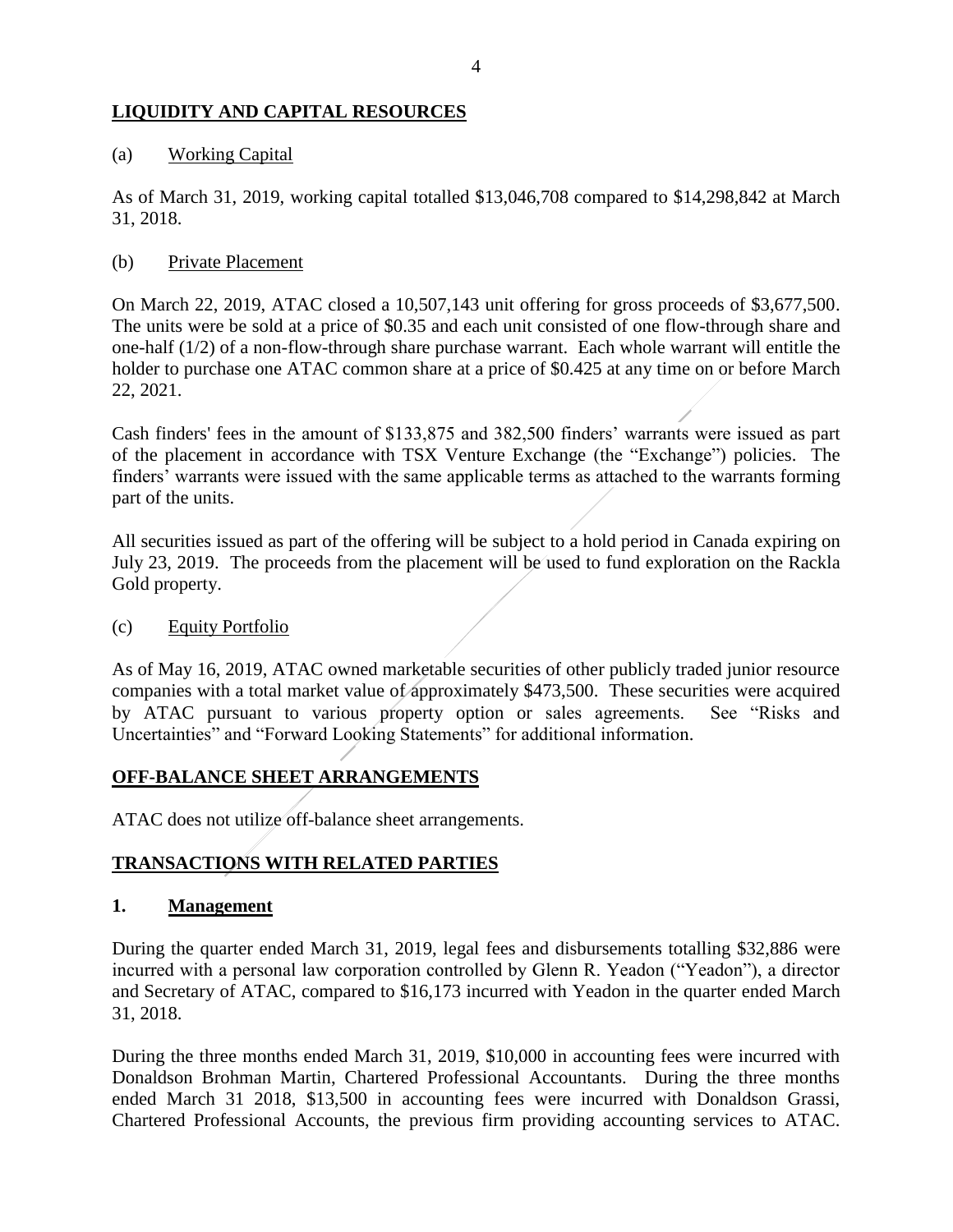Donaldson Grassi transitioned to Donaldson Brohman Martin effective January 31, 2019. Larry Donaldson, ATAC's Chief Financial Officer, was a partner in Donaldson Grassi and is now a principal in Donaldson Brohman Martin.

During the quarter ended March 31, 2019, consulting fees totalling \$10,500 were paid to Douglas O. Goss Professional Corporation ("Goss P.C."), a private company controlled by Douglas O. Goss, a director and the Chairman of ATAC, compared to \$10,500 paid to Goss P.C. during the quarter ended March 31, 2018.

During the quarter ended March 31, 2019, consulting fees totalling \$10,500 were paid to Ian Talbot ("Talbot"), ATAC's Chief Operating Officer compared to \$10,500 paid to Talbot in the quarter ended March 31, 2018.

During the quarter ended March 31, 2019, consulting fees totalling \$3,000 were paid to Bruce Kenway ("Kenway"), a director of ATAC, compared to \$3,000 paid to Kenway during the quarter ended March 31, 2018.

During the quarter ended March 31, 2019, consulting fees totalling \$580 were paid to Carvest Holdings Ltd. ("Carvest"), a private company controlled by Robert Carne, a director of ATAC, compared to \$1,160 paid to Carvest during the quarter ended March 31, 2018.

During the quarter ended March 31, 2019, salary in the amount of \$60,293 was paid to Graham Downs ("Downs"), the President and Chief Executive Officer of ATAC, compared to salary in the amount of \$60,130 paid to Downs during the quarter ended March 31, 2018.

During the quarter ended March 31, 2019, salary in the amount of \$35,798 was paid to Matthew Keevil ("Keevil"), the Vice President of Corporate Affairs of ATAC, compared to salary in the amount of \$11,623 paid to Keevil during the quarter ended March 31, 2018. Mr. Keevil's employment with ATAC commenced on March 3, 2018.

# **2. Archer, Cathro & Associates (1981) Limited**

During the quarter ended March 31, 2019, \$175,475 in property location, acquisition, exploration, management, office rent and administration costs were billed by Archer, Cathro & Associates (1981) Limited ("Archer Cathro"), compared to \$203,432 billed by Archer Cathro for the quarter ended March 31, 2018.

Archer Cathro is a geological consulting firm with offices in Vancouver and Squamish, British Columbia and Whitehorse, Yukon. Douglas Eaton is a director of Archer Cathro and is the President, Chief Executive Officer and a director of Strategic Metals Ltd., one of ATAC's larger shareholders. Julia Lane is the Vice President of Exploration of ATAC and is the managing director of Archer Cathro.

Douglas Eaton and Julia Lane are not employees or directors of ATAC and do not receive any salary, bonuses or benefits directly from ATAC other than by way of incentive stock options as consultants. Both receive indirect compensation from ATAC through their interests in Archer Cathro. This indirect compensation depends on Archer Cathro's profitability and is highly variable based on the cyclical nature of the mineral exploration industry. Archer Cathro's profits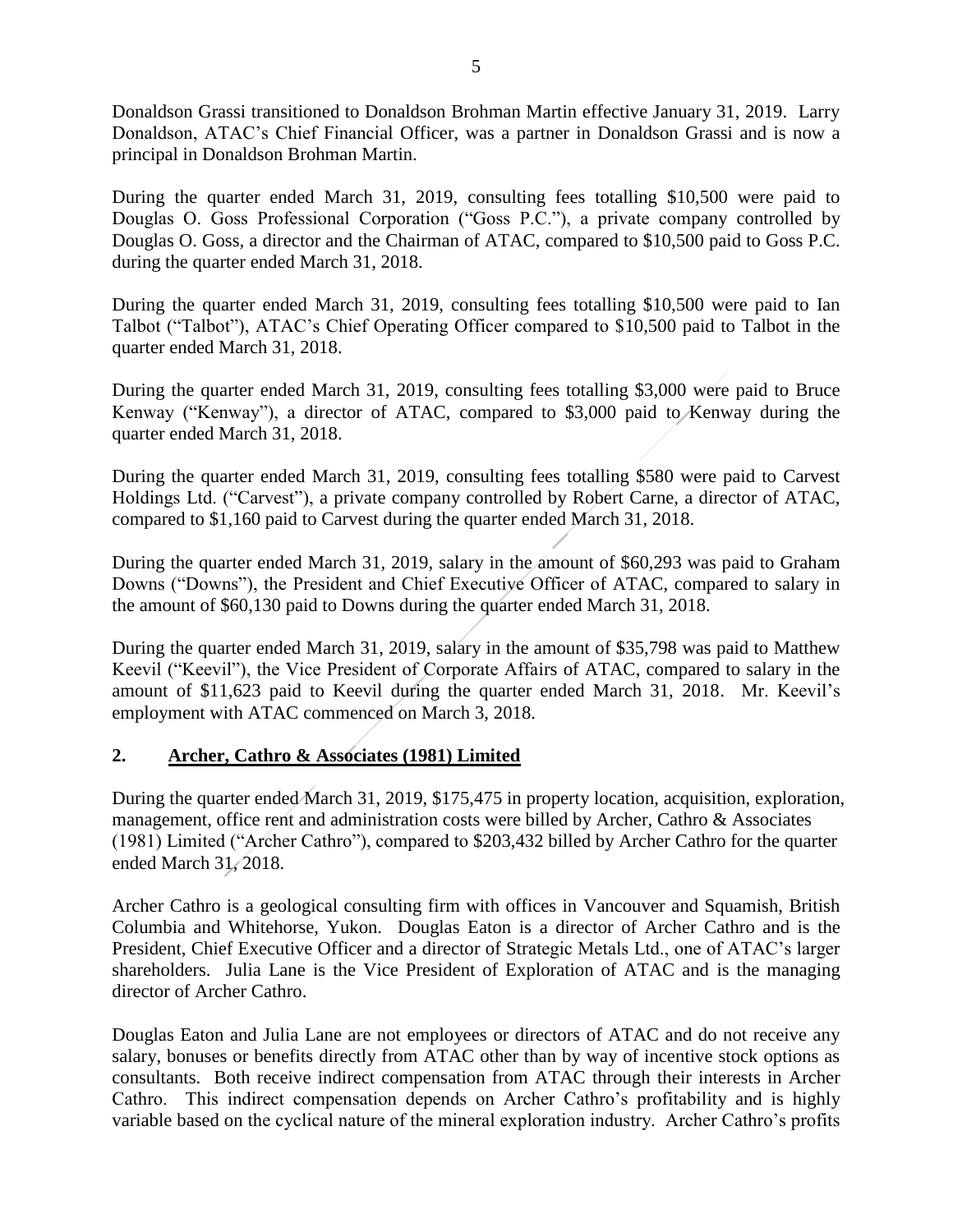are only partially derived from ATAC's exploration activities and are strongly influenced by the amount of work it does on behalf of other companies and the capital outlays it must make to sustain its business.

Archer Cathro does not: (i) own any ATAC shares or warrants; or (ii) hold any interests or royalties relating to any of the ATAC mineral properties. The majority of the ATAC mineral properties are registered in the name of Archer Cathro and are held by Archer Cathro as bare trustee for ATAC under the terms of a trust indenture. In addition to holding legal title to mineral properties for ATAC, Archer Cathro provides the following administrative services related to the ATAC mineral properties: (i) mineral tenure management; (ii) the filing of annual assessment reports; and (iii) the management of land use approvals (exploration permits).

ATAC has no contractual obligation to use Archer Cathro's exploration or administrative services and Archer Cathro's continued engagement depends entirely upon the approval of the ATAC board of directors. Exploration and administrative activities conducted by Archer Cathro are designed and monitored by the senior management of ATAC and are approved by the ATAC board of directors. Formulation of exploration programs begins with a review of previous exploration results and assessment needs by management, who then instruct Archer Cathro geologists to prepare draft exploration programs and budgets, which are submitted to management for review and, where necessary, revised before final proposals are taken to the ATAC board of directors for consideration and approval.

The exploration and administrative fees paid by ATAC to Archer Cathro are based on a schedule of fees prepared by Archer Cathro and agreed to in advance by ATAC. These fees are periodically reviewed by Archer Cathro, ATAC management and independent members of ATAC board of directors to ensure that the fees are commercially competitive based on industry standard rates.

Included in the fees paid to Archer Cathro for the three months ended March 31, 2019 is rent for furnished space in Archer Cathro's Vancouver office. Office rental fees are charged on a monthto-month basis with no ongoing contractual obligation on the part of ATAC to continue to occupy its current office space. The monthly office rental paid by ATAC amounts to less than 20% of Archer Cathro's monthly lease costs for its Vancouver office. The rental payment also allows ATAC to use space in Archer Cathro's Squamish office and its Whitehorse office, warehouse and storage compound, at no additional cost to ATAC.

The ongoing relationship between Archer Cathro and ATAC includes access by ATAC to Archer Cathro's proprietary exploration data base. This data base has been assembled by Archer Cathro over five decades of operation. ATAC does not pay Archer Cathro for access to the data base and it is made available to ATAC on a voluntary, goodwill basis by Archer Cathro. Archer Cathro is paid for the time its geologists spend researching the data, but it and its geologists do not receive any cash bonuses, shares or royalty interests as compensation for access to the data base or for the identification of attractive exploration targets that result from the data base research. Most of ATAC's current mineral properties were staked or acquired on the basis of research done by Archer Cathro geologists.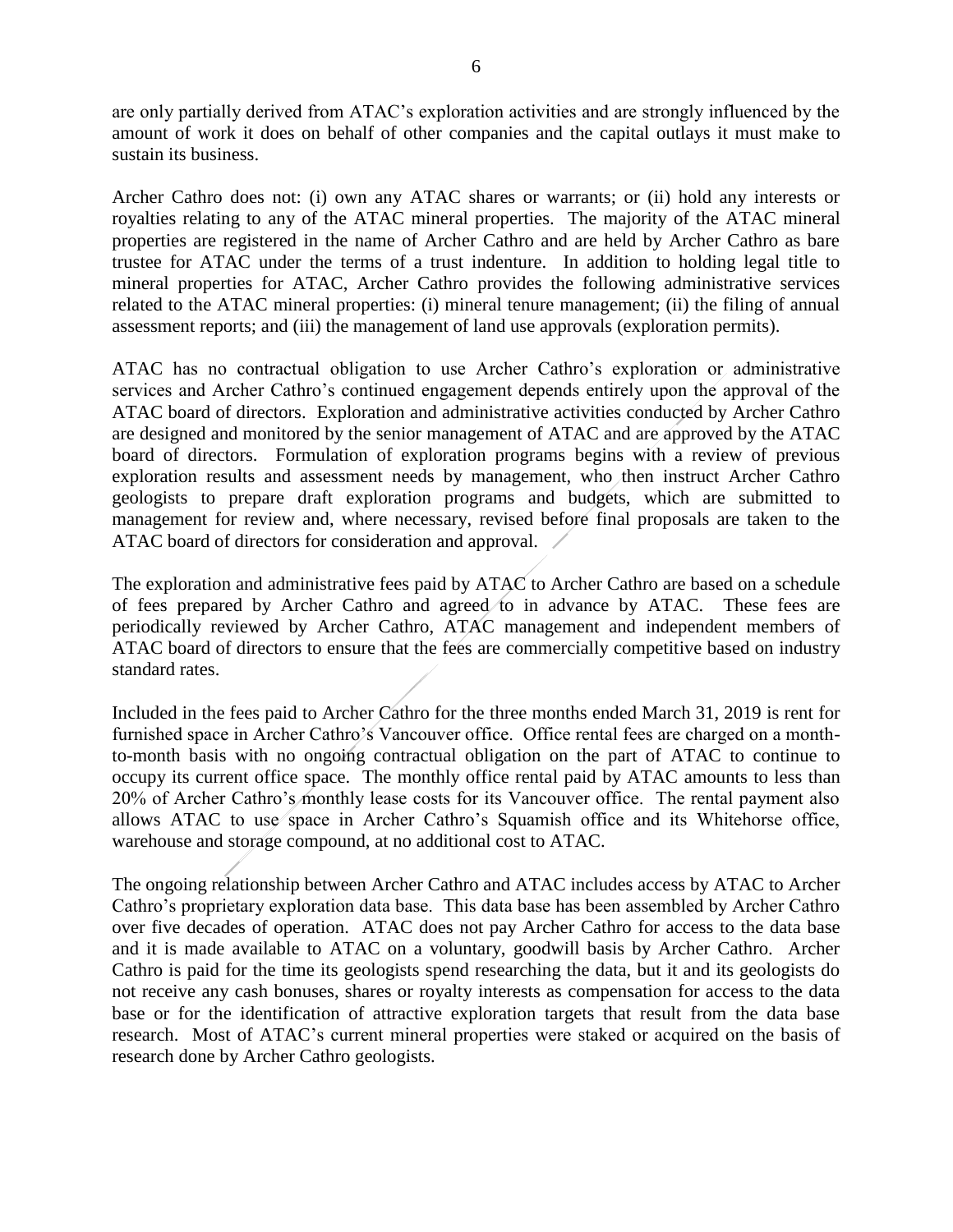# **RISKS AND UNCERTAINTIES**

In conducting its business, ATAC faces a number of risks and uncertainties related to the mineral exploration industry. Some of these risk factors include risks associated with land title, exploration and development, government and environmental regulations, permits and licenses, competition, fluctuating metal prices, the requirement and ability to raise additional capital through future financings and price volatility of publicly traded securities.

### (a) Title Risks

Although ATAC has exercised due diligence with respect to determining title to the properties in which it has a material interest, there is no guarantee that title to such properties will not be challenged or impugned. Third parties may have valid claims underlying portions of ATAC's interests. Its claims, permits or tenures may be subject to prior unregistered agreements or transfers or to native land claims. Title to the claims, permits or tenures comprising ATAC's properties may also be affected by undetected defects. If a title defect exists, it is possible that ATAC may lose all or part of its interest in the property to which such defect relates.

### (b) Exploration and Development

Resource exploration and development is a highly speculative business, characterized by a number of significant risks including, but not limited to, unprofitable efforts resulting not only from the failure to discover mineral deposits but also from finding mineral deposits that, though present, are insufficient in quantity and quality to return a profit from production.

# (c) Environmental Regulations, Permits and Licenses

ATAC's operations may be subject to environmental regulations promulgated by government agencies from time to time. Environmental legislation provides for restrictions and prohibitions on spills, releases or emissions of various substances produced in association with certain mining industry operations, such as seepage from tailings disposal areas that would result in environmental pollution. A breach of such legislation may result in the imposition of fines and penalties. In addition, certain types of operations require the submission and approval of environmental impact assessments. Environmental legislation is evolving in a manner that means standards are stricter, and enforcement, fines and penalties for noncompliance are more stringent.

#### (d) Competition

The mineral exploration industry is intensely competitive in all its phases, and ATAC competes with other companies that have greater financial and technical resources. Competition could adversely affect ATAC's ability to acquire suitable properties or prospects in the future.

#### (e) Fluctuating Metal Prices

Factors beyond the control of ATAC have a direct effect on global metal prices, which have fluctuated widely, particularly in recent years. Consequently, the economic viability of any of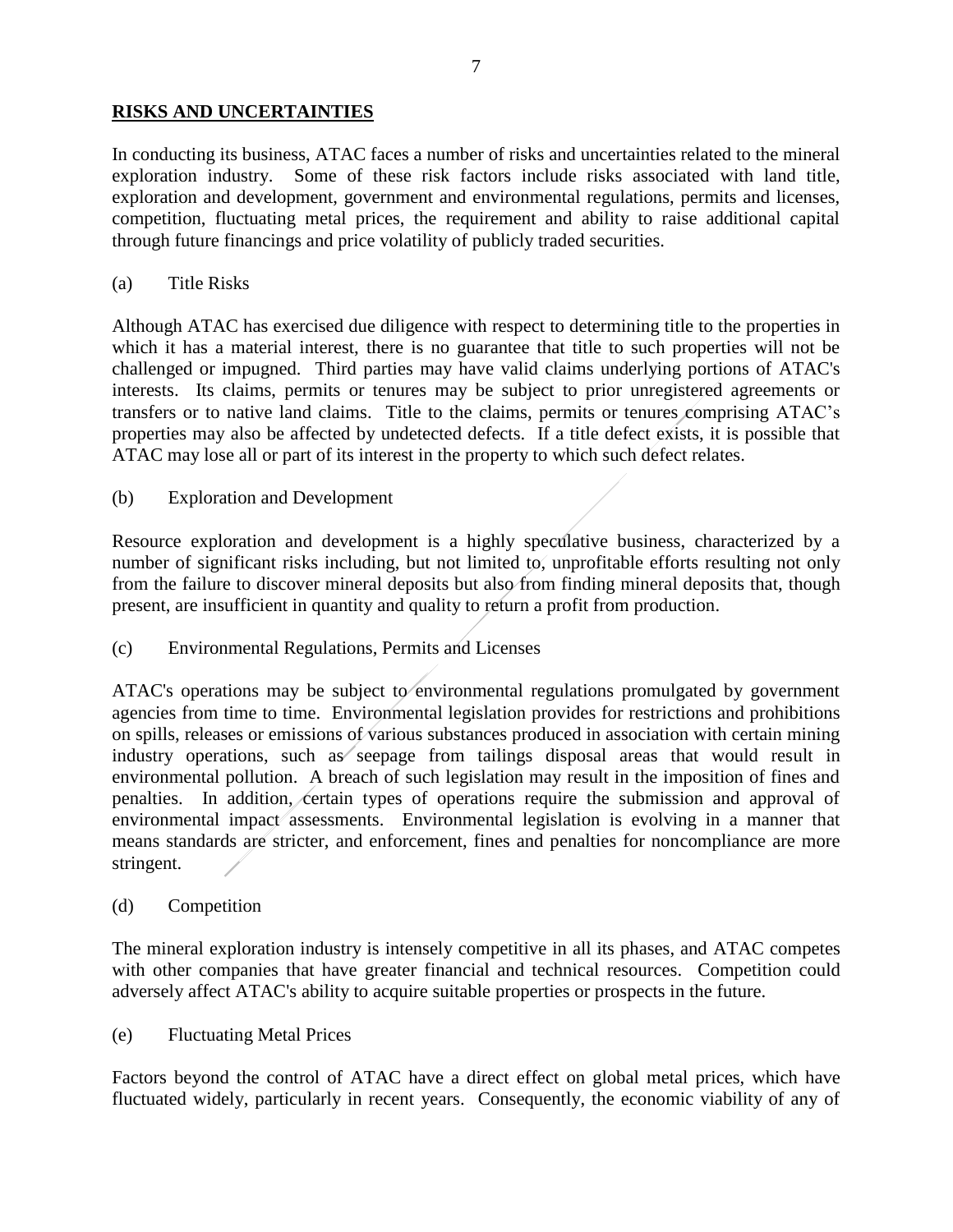ATAC's exploration projects and ATAC's ability to finance the development of its projects cannot be accurately predicted and may be adversely affected by fluctuations in metal prices.

(f) Future Financings

ATAC's continued operation will be dependent in part upon its ability to generate operating revenues and to procure additional financing. To date, ATAC has done so through equity financing.

Fluctuations of global equity markets can have a direct effect on the ability of exploration companies, including ATAC, to finance project acquisition and development through the equity markets. There can be no assurance that funds from ATAC's current income sources can be generated or that other forms of financing can be obtained at a future date. Failure to obtain additional financing on a timely basis may cause ATAC to postpone exploration or development plans, forfeit rights in some or all of the properties or joint ventures, or reduce or terminate some or all of the operations.

(g) Price Volatility of Publicly Traded Securities

During the past year, base metals prices have improved somewhat, but precious metal prices have remained relatively stagnant. Mineral exploration activities remain at relatively low levels and global investors remain reluctant to make large investments in the securities of junior exploration companies. There can be no assurance that market prices for securities of mineral exploration companies will improve significantly in the short or intermediate term.

# **CRITICAL ACCOUNTING ESTIMATES AND FINANCIAL INSTRUMENTS**

ATAC prepares its financial statements in conformity with IFRS. ATAC lists its significant accounting policies and its financial instruments in Notes 2 and 15 respectively, to its annual audited consolidated financial statements for the twelve months ended December 31, 2018. Of the accounting policies, ATAC considers the following policy to be the most critical to the reader's full understanding and evaluation of ATAC's reported financial results.

# Deferred Exploration Costs

ATAC is in the exploration stage with respect to its investment in natural resource properties and accordingly follows the practice of capitalizing all costs related to each exploration project, until such time as the project is put into commercial production, sold or abandoned. Management reviews capitalized costs on its mineral properties for signs of impairment both quarterly and annually and will recognize impairment in value based upon current exploration results and upon management's assessment of the future probability of profitable revenues from production on the property or proceeds from the sale or option of the property.

# **MANAGEMENT AND BOARD OF DIRECTORS**

No changes to the ATAC management or board of directors occurred during or subsequent to the three months ending March 31, 2019.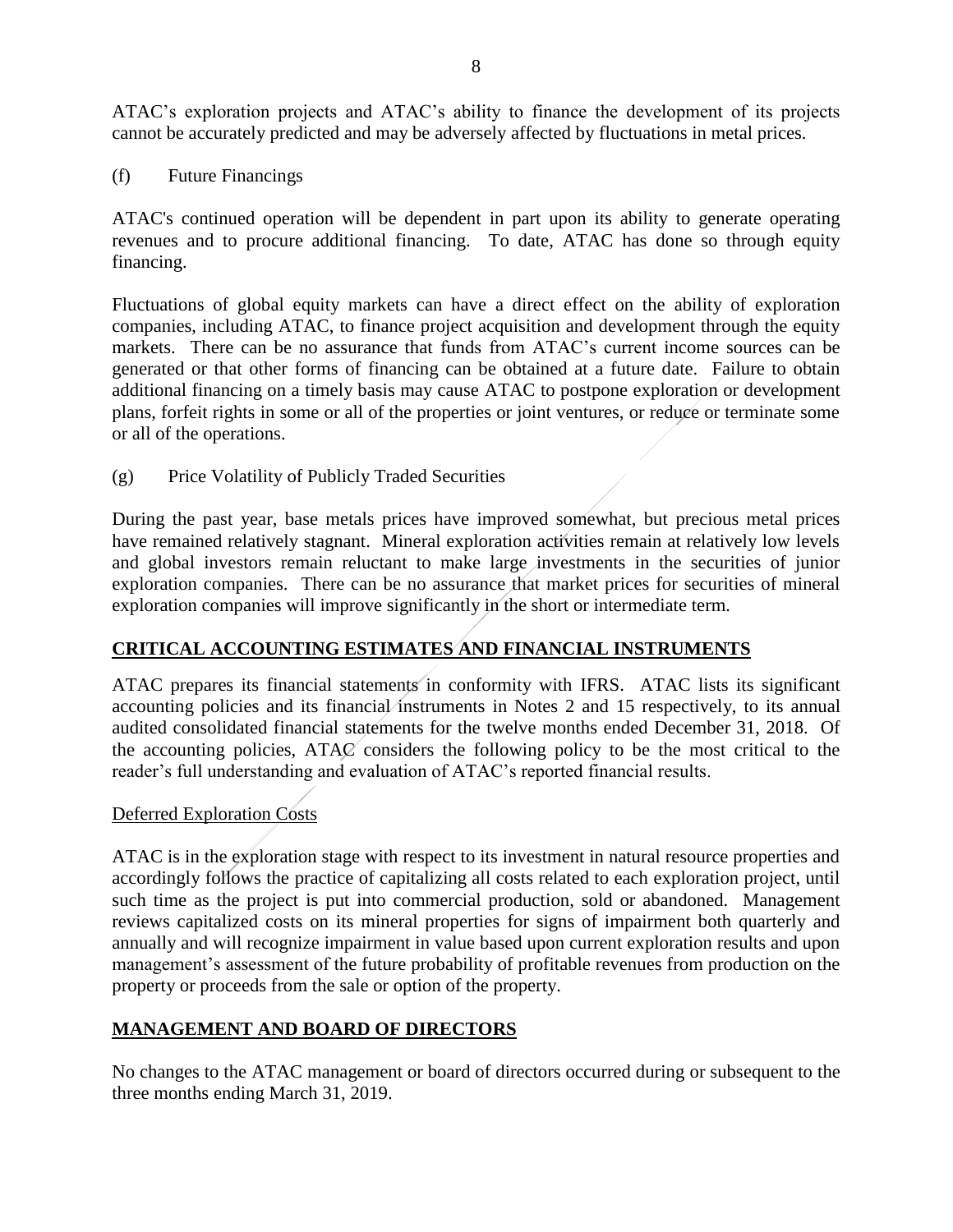# **INVESTOR RELATIONS**

All investor relations functions are performed by ATAC management and employees.

# **EXPLORATION AND PROPERTY TRANSACTIONS**

The primary focus of ATAC is the exploration and development of the Rackla Gold property. Although no longer considered core business assets, ATAC continues to hold interests in a number of other mineral properties outside of the Rackla Gold property.

### **1. Rackla Gold Property**

ATAC's Rackla Gold property is located in the Mayo Mining District of central Yukon. The approximate centre of the project area is 100 km northeast of Keno City. The Rackla Gold property area is comprised of 8,739 mineral claims and covers an east-west extending land package approximately 185 km long by 15 km wide and covers an area of approximately 1,700 km<sup>2</sup>. ATAC has acquired the claims through its own staking for the purpose of covering the projected extensions of the favourable geology underlying the Rackla Gold property.

The Rackla Gold property lies within a zone of regional-scale thrust faults, which imbricate basinal sediments and platform carbonate rocks. The thrust panel that contains the Rackla Gold property approximately straddles the boundary between the Selwyn Basin and the Mackenzie Platform and contains units belonging to both tectonic elements. ATAC has carried out a comprehensive geochemical sampling and prospecting program over most of the property to evaluate areas of future exploration focus.

From east to west, the Rackla Gold property has been divided into three separate project areas:

- (i) the Osiris project, which hosts the Conrad, Osiris, Sunrise and Ibis Carlin-type gold zones;
- (ii) the Orion project, the subject of a recently terminated earn-in agreement with Barrick Gold Corp. ("Barrick"); and
- (iii) the Rau project, which hosts the Tiger Gold Deposit.

Each of the three projects is discussed below.

The gold mineralization identified to date in both the Osiris and Orion project areas is generally characterized by fine-grained pyrite, realgar and orpiment which appear to be the primary minerals associated with gold. The mineralization predominately occurs in limestone and turbidite deposits characteristic of an offshore sedimentary environment. The mineralogy, chemistry and geological setting of both the Osiris and Orion project areas are characteristic of Carlin-type mineralization.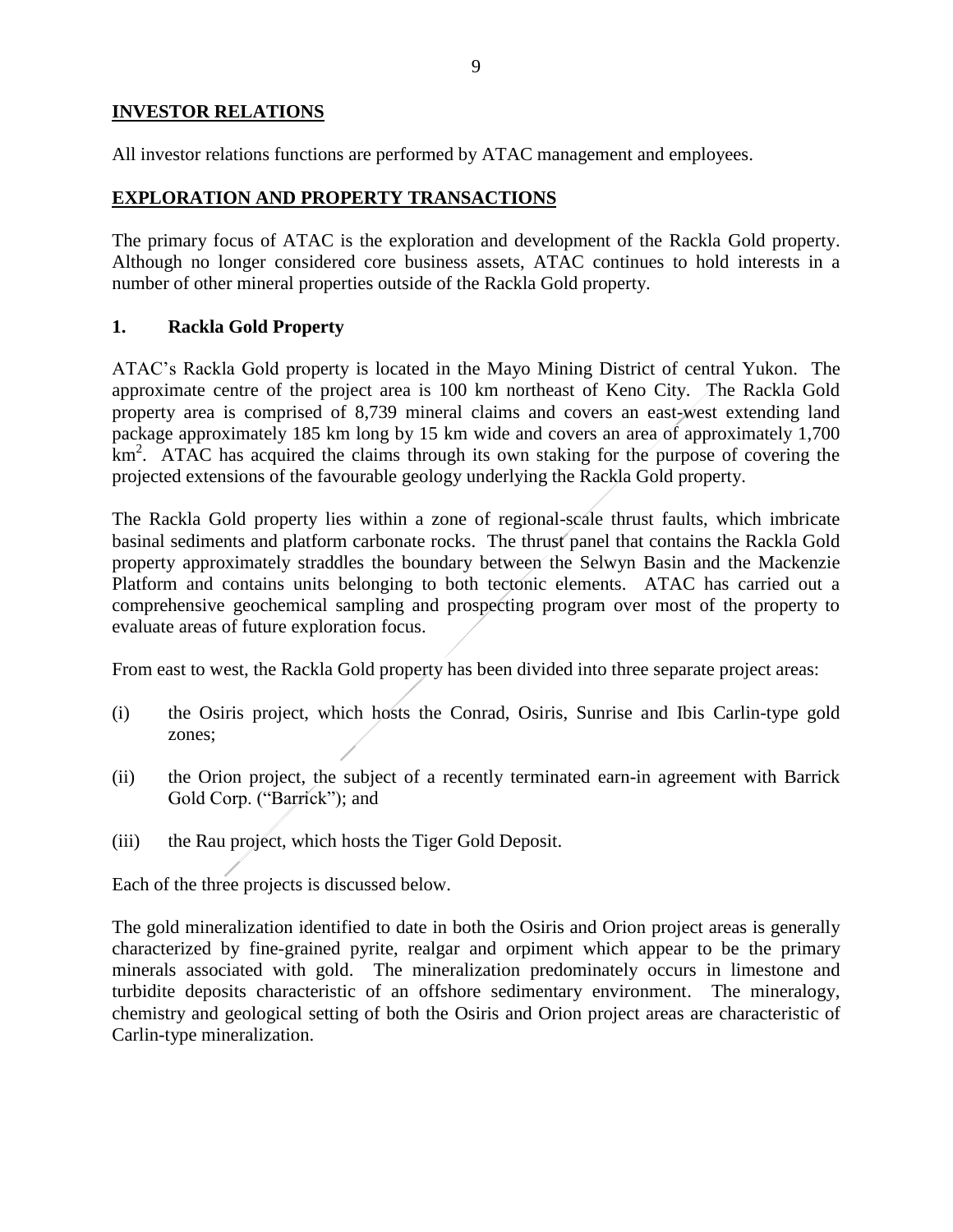### **(a) Osiris Project**

The Osiris project is located at the eastern end of the Rackla Gold property. Gold mineralization in the Osiris project area was first discovered in July of 2010 at the Osiris gold showing. Since 2010, four mineralized zones have been identified within the Osiris property area: (i) Osiris; (ii) Ibis; (iii) Conrad; and (iv) Sunrise.

A brief summary of each of the four zones is presented below:

# (i) Osiris Zone

Gold mineralization at the Osiris Zone is hosted by Neoproterozoic carbonate rocks that are folded into a southerly plunging anticline. Mineralization occurs in the form of narrow stylolites, stockworks and disseminations of fine grained pyrite associated with realgar and orpiment (both are arsenic sulphide minerals) accompanied by decarbonitization, silicification and peripheral calcite flooding. The discovery mineralization has been traced for an 800 m strike length on both limbs of the fold.

Drill campaigns from 2010 through 2017 included a total of 63 holes (16,321 m) and tested stratigraphy along the steeply dipping west limb of the anticline as well as near-surface mineralization in the gently south-dipping east limb.

A total of four holes (1,638 m) were drilled at the Osiris Zone in 2018 stepping out along known reactive mineralized corridors within the host Osiris stratigraphy and testing the horizons at depth.

Hole OS-18-275 returned 8.63 m of 11.72 g/t gold at the stratigraphic contact between limestone and dolostone units. Additionally, OS-18-275 intersected 2.13 m of 7.27 g/t gold at the stratigraphic contact between a carbonate debrite unit and an overlying crystalline limestone. While mineralization has been encountered in the carbonate debrite unit before, this is the first time mineralization has been encountered at the contact with the crystalline limestone.

OS-18-279 intersected 16.16 m of 6.46 g/t gold, including 4.01 m of 20.04 g/t gold, beneath previous drill intercepts. Additionally hole OS-18-280, which intersected 16.09 m of 2.64 g/t gold, including 2.95 m of 7.30 g/t gold was obtained from the same stratigraphic position as 16.46 m of 5.29 g/t gold, encountered 130 m above, in hole OS-17-258. Results of these two holes demonstrate the significance in the control lithological contacts on gold mineralization while demonstrating the opportunity to extend mineralization at depth along these contacts.

(ii) Ibis Zone

The Ibis Zone is located approximately 500 m southwest of the Osiris Zone. Gold mineralization here is stratabound and is localized in the same southerly plunging anticlinal structural setting that hosts the Osiris Zone. The style of mineralization in the two zones is very similar, with the best gold grades occurring at or near the contact between silty limestone and overlying dolostone. The axial crest of the anticline contains the widest and best mineralized intervals.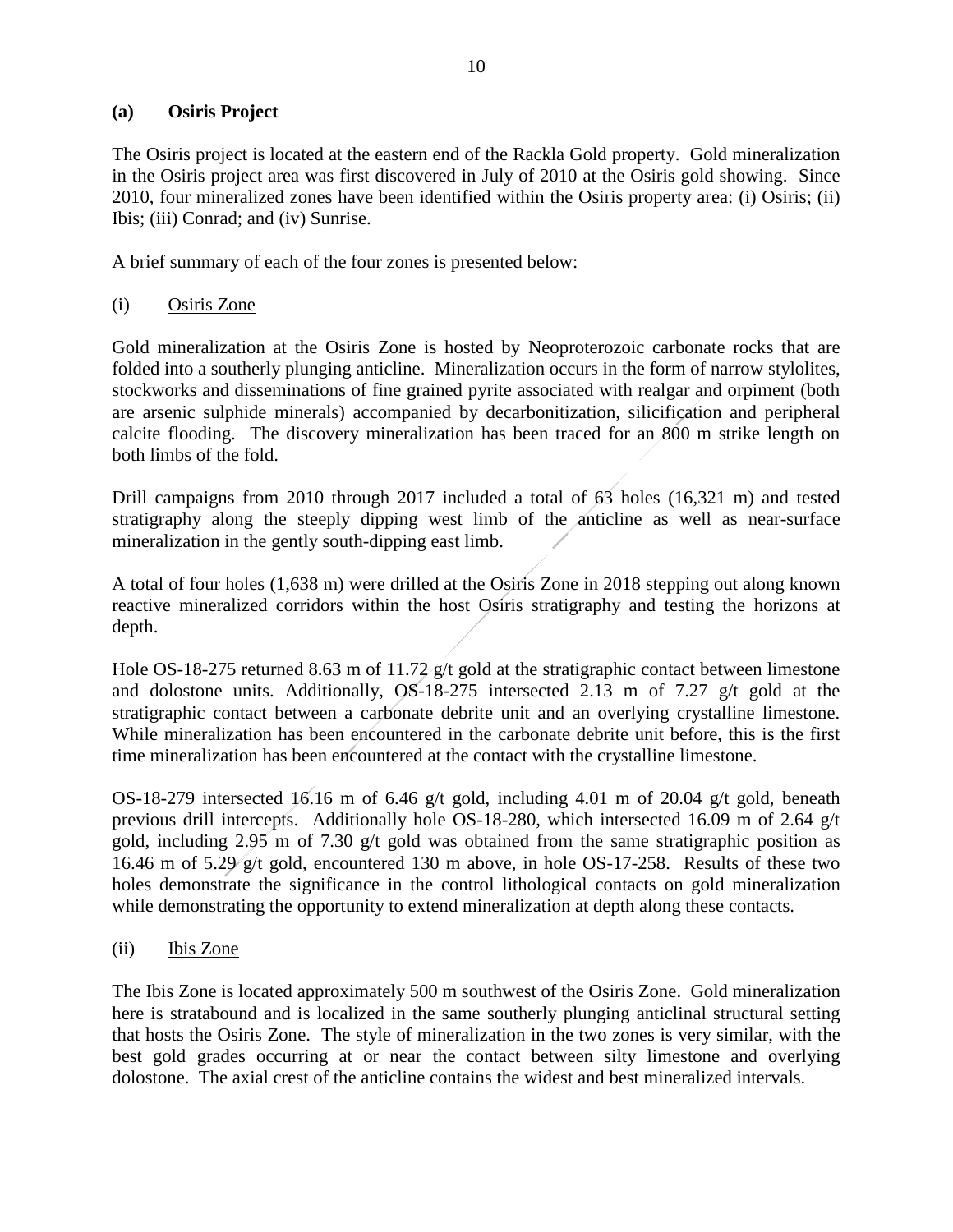Drilling to the end of 2016 included a total of 26 holes (6,574 m) and mineralization has been intersected over an unfolded strike length of 200 m to the current maximum depth of 400 m below surface. The mineralized area remains open to expansion at depth. Two soil geochemical anomalies located to the east and west of the currently drilled areas have not been fully-tested. No diamond drilling was completed at Ibis in 2017 or 2018.

### (iii) Conrad Zone

The Conrad Zone is the most advanced zone within the Osiris project area. To the end of 2017, a total of 50,220 m of drilling in 123 holes had been completed. A total of eleven diamond drill holes (4,388 m) were completed in 2018.

Carlin-type mineralization at the Conrad Zone is contained within three structural and stratigraphic settings. In the Conrad Upper Zone, gold mineralization occurs along the stratigraphic contact between limestone and an overlying pyritic siltstone cap unit with the thickest mineralization occurring along the crest of an anticlinal fold. The Upper Zone has been continuously traced by shallow drilling over a strike length of 800 m. Mineralization in the Upper Zone remains open along strike.

Mineralization at the Conrad Middle and Lower Zones is characterized by strong alteration and mineralization proximal to a laterally extensive, near vertical siltstone-limestone contact. Only 300 m of the presently known 800 m long favourable siltstone-limestone contact had been tested in the Middle Zone. Only one hole tested at depth defines the Lower Zone. Mineralization in the Middle and Lower Zones remains open along strike and at depth.

Drilling at the Conrad Zone in 2017 was focused on targeting cross-faults, including the 350 and 650-850 Faults that are thought to be part of the hydrothermal plumbing system that introduced gold mineralization into Conrad. Results of the drilling completed to date suggest that both the 350 and 650-850 Faults play a significant role in the mineralizing system at Conrad.

Drilling at the Conrad Zone in 2018 targeted the 650-850 fault corridor where structurally controlled high-grade gold, associated with brittle faulting, was identified in a siliciclastic unit that returned values including 12.50 m of 20.78 g/t gold in OS-17-238. The 2018 Conrad program successfully identified new high-grade gold mineralization within, and adjacent to the pit constrained mineralization outlined in ATAC's 2018 initial Osiris Resource Estimate. Drilling has extended near-surface mineralization along the 650-850 fault corridor 150 m to the east and 80 m to the north.

Additionally, step-out hole OS-18-262 also extended the Conrad Middle zone mineralization 90 m to the east with an intersection of 23.59 m of 9.50 g/t gold, demonstrating the high-grade expansion potential at the siliciclastic-limestone contact.

(iv) Sunrise Zone

The Sunrise Zone is located 300 m east of the Osiris anticline hinge zone. Since the original discovery of the zone in 2012, a total of 6,654 m of drilling in 29 holes had been completed to the end of 2017. Gold mineralization at Sunrise occurs as a structurally-controlled fracture network paralleling the Sunrise Fault.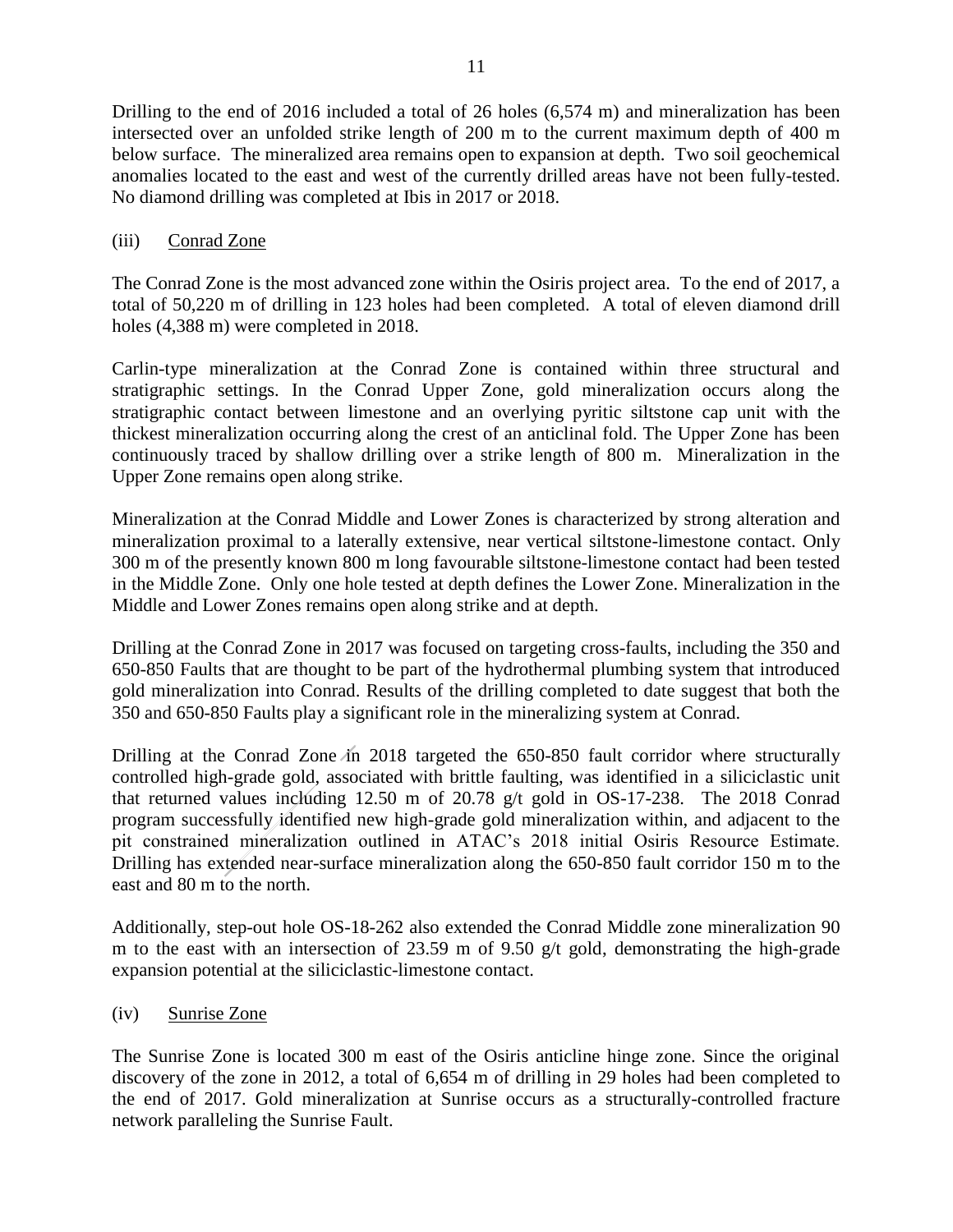During 2018, five diamond drill holes (1,753 m) were completed to expand on mineralization defined at the Sunrise Deposit. OS-18-273 was drilled beneath hole OS-17-249 and returned 26.70 m of 12.95 g/t gold. This hole has extended mineralization an additional 70 m and is one of the highest grade Sunrise intervals drilled to date. The other four holes drilled in 2018 did not intersect significant mineralization, but did provided useful geological and structural information.

### 2018 Osiris Project RAB Discovery

Two rotary air blast ("RAB") drill holes were completed late in the exploration season targeting an untested gold anomaly located approximately 1 km southwest of Conrad where prospecting grab samples in 2010 contained 2.51 g/t gold and 2.34 g/t gold. These two holes, fanned off a single drill pad, intersected 1.53 m of 3.05 g/t gold (OSR-18-01) and 6.10 m of 3.38 g/t gold (OSR-18-002) from bedrock surface. This work highlights the potential for additional discoveries of Carlin-style gold mineralization on the Osiris Project.

See ATAC's website [\(www.atacresources.com\)](http://www.atacresources.com/) for updated Osiris Project drill results and figures.

### 2018 Mineral Resource Estimate

On June 18, 2018, ATAC issued a summary of an independent National Instrument 43-101 Technical Report entitled ["Technical Report and Estimate of Mineral Resources for the Osiris](http://www.atacresources.com/assets/img/Osiris_Resource_Estimate_and_Technical_Report_2018.pdf)  [Project, Yukon, Canada"](http://www.atacresources.com/assets/img/Osiris_Resource_Estimate_and_Technical_Report_2018.pdf) (the "Osiris Report"). The Osiris Report was prepared by S. Ristorcelli, C.P.G., of Mine Development Associates ("MDA"), P. Ronning, P.Eng., of New Caledonian Geological Consulting, C. Martin, C.Eng., of Blue Coast Metallurgy Ltd., and O. Christensen, C.P.G., of Hardrock Mineral Exploration Inc., all of whom are independent Qualified Persons as defined in National Instrument 43-101. The Osiris Report was filed on SEDAR on July 11, 2018 and can be viewed at [www.sedar.com](http://www.sedar.com/) under the ATAC profile or on ATAC's website at [www.atacresources.com.](http://www.atacresources.com/)

A summary of results from the Mineral Resource as contained in the Osiris Report is presented below:

#### **Osiris Project Resource Highlights:**

- Inferred Mineral Resource of 1,685,000 ounces gold at an average grade of 4.23  $g/t$  (in 12.4 Mt), including a pit-constrained Mineral Resource containing 1,055,000 ounces of gold at 4.08 g/t (in 8.0 Mt);
- Globally competitive discovery cost of CDN \$32/oz of gold\*; and
- All zones outcrop at surface and remain open in multiple directions.
- \* *Discovery costs were calculated using a cumulative exploration cost for the Osiris Project of \$53,168,791. Costs included drilling, helicopter, assays, labour, fixed wing, camp costs, fuel, general camp consumables and winter office work. Globally competitive discovery costs referenced from MinEx Consulting - Technical presentation to the Melbourne Branch of the AusIMM 7th June 2016.*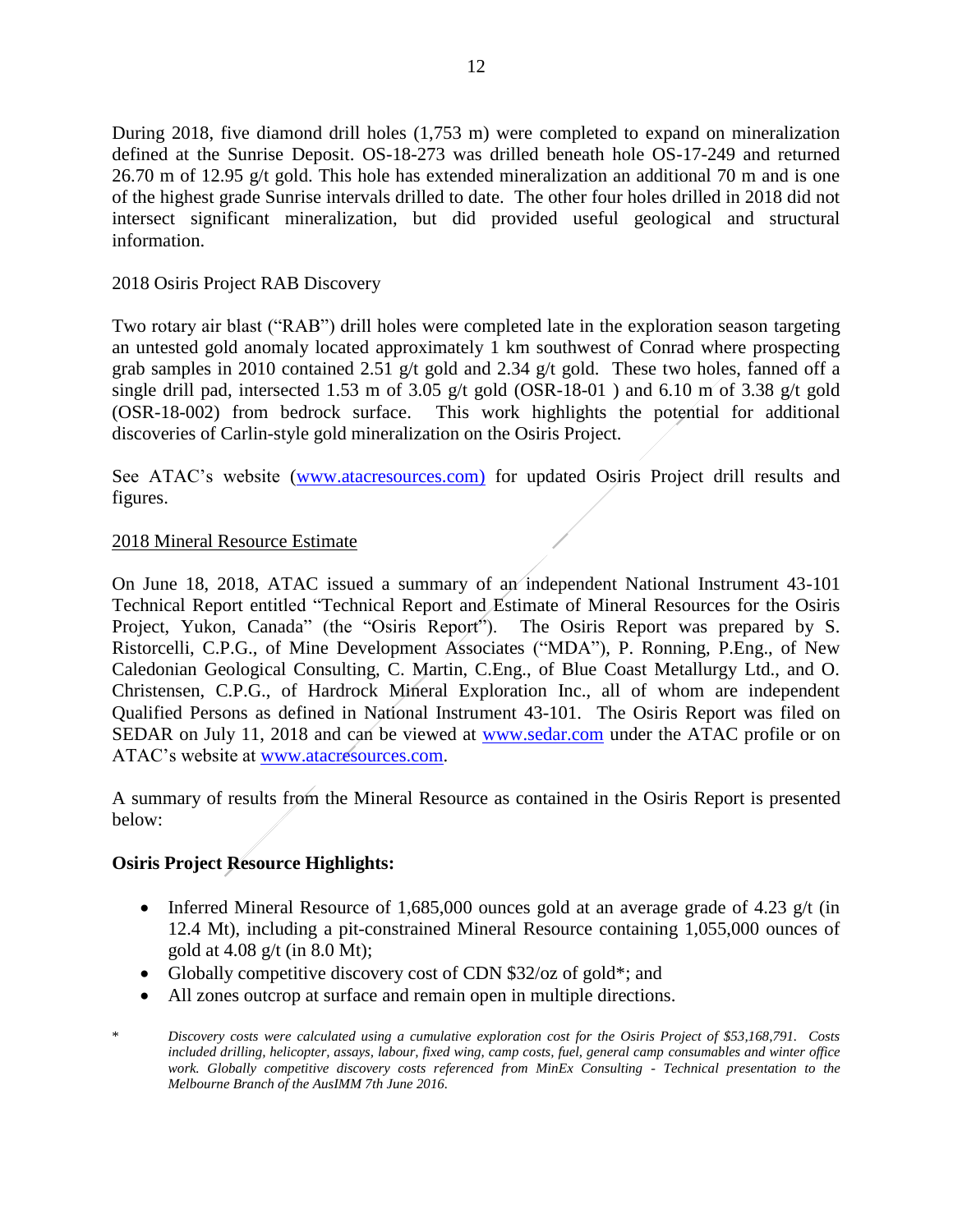| <u> USH IS I TOJUU – TUGH IMUHUU MIMUTAL IUSUULUU ESUMAIU DUMMIAI V</u> |                    |               |                      |           |
|-------------------------------------------------------------------------|--------------------|---------------|----------------------|-----------|
|                                                                         | Gold<br>$Cut-$     | <b>Tonnes</b> | (Au)<br><b>Grade</b> | Gold (oz) |
|                                                                         | <b>Off</b>         |               | g(t)                 |           |
| Pit-Constrained                                                         | $1.30 \text{ g/t}$ | 8,045,000     | 4.08                 | 1,055,000 |
| Underground-                                                            | $2.60$ g/t         | 4,335,000     | 4.52                 | 630,000   |
| Constrained                                                             |                    |               |                      |           |
| <b>TOTAL</b>                                                            |                    | 12,380,000    | 4.23                 | 1,685,000 |

**Osiris Project – Total Inferred Mineral Resource Estimate Summary1,2**

*<sup>1</sup> CIM definition standards were used for the Mineral Resource. The Qualified Person is Steven Ristorcelli, C.P.G. of MDA. <sup>2</sup> Numbers may not add due to rounding. Mineral resources that are not mineral reserves do not have demonstrated economic viability.* 

Each of the Conrad, Sunrise, Osiris and Ibis Zones are included in the resource estimate and occur as replacement bodies with both structural and stratigraphic control. All zones are open in multiple directions. Please see the table below for resources by zone.

|                                                                            | <b>Tonnes</b> | Grade (Au g/t) | Gold (oz) |  |  |
|----------------------------------------------------------------------------|---------------|----------------|-----------|--|--|
| <b>Pit-Constrained</b> $(1.30 \text{ g/t} \text{ gold cut-off})$           |               |                |           |  |  |
| Conrad                                                                     | 6,487,000     | 4.00           | 835,000   |  |  |
| Osiris                                                                     | 474,000       | 4.61           | 70,000    |  |  |
| Sunrise                                                                    | 309,000       | 4.23           | 42,000    |  |  |
| Ibis                                                                       | 775,000       | 4.35           | 108,000   |  |  |
| <b>Total Pit-Constrained</b>                                               | 8,045,000     | 4.08           | 1,055,000 |  |  |
| <b>Underground – Constrained</b> $(2.60 \text{ g/t} \text{ gold cut-off})$ |               |                |           |  |  |
| Conrad                                                                     | 3,174,000     | 4.46           | 455,000   |  |  |
| Osiris                                                                     | 427,000       | 3.79           | 52,000    |  |  |
| Sunrise                                                                    | 531,000       | 5.53           | 95,000    |  |  |
| Ibis                                                                       | 203,000       | 4.27           | 28,000    |  |  |
| <b>Total Underground- Constrained</b>                                      | 4,335,000     | 4.52           | 630,000   |  |  |
| <b>TOTAL</b>                                                               | 12,380,000    | 4.23           | 1,685,000 |  |  |

#### **Osiris Project - Total Inferred Mineral Resources by Zone1, 2**

*<sup>1</sup> CIM definition standards were used for the Mineral Resource. The Qualified Person is Steven Ristorcelli, C.P.G.of MDA. <sup>2</sup> Numbers may not add due to rounding. Mineral resources that are not mineral reserves do not have demonstrated economic viability.* 

#### **Resource Methodology**

The Mineral Resource estimate contained in the Osiris Report is based on diamond drilling completed at the Osiris Project between 2010 and 2017. Data analysis, domain modeling, grade interpolation and classification were undertaken by Steven Ristorcelli, C.P.G. of MDA. The estimate was prepared using 238 diamond drill holes totalling 78,614 m.

Explicitly modelled gold domains were interpreted using wire frames of the geological model as a guide. In each of the Conrad, Sunrise, Osiris, and Ibis Zones, both high and low grade gold domains were modeled. The grade ranges for the domains were defined separately for each zone based on population breaks for gold on cumulative probability plots and each domain represents distinct and unique geological and mineralogical characteristics. Outliers within each domain were capped prior to three metre down-hole compositing.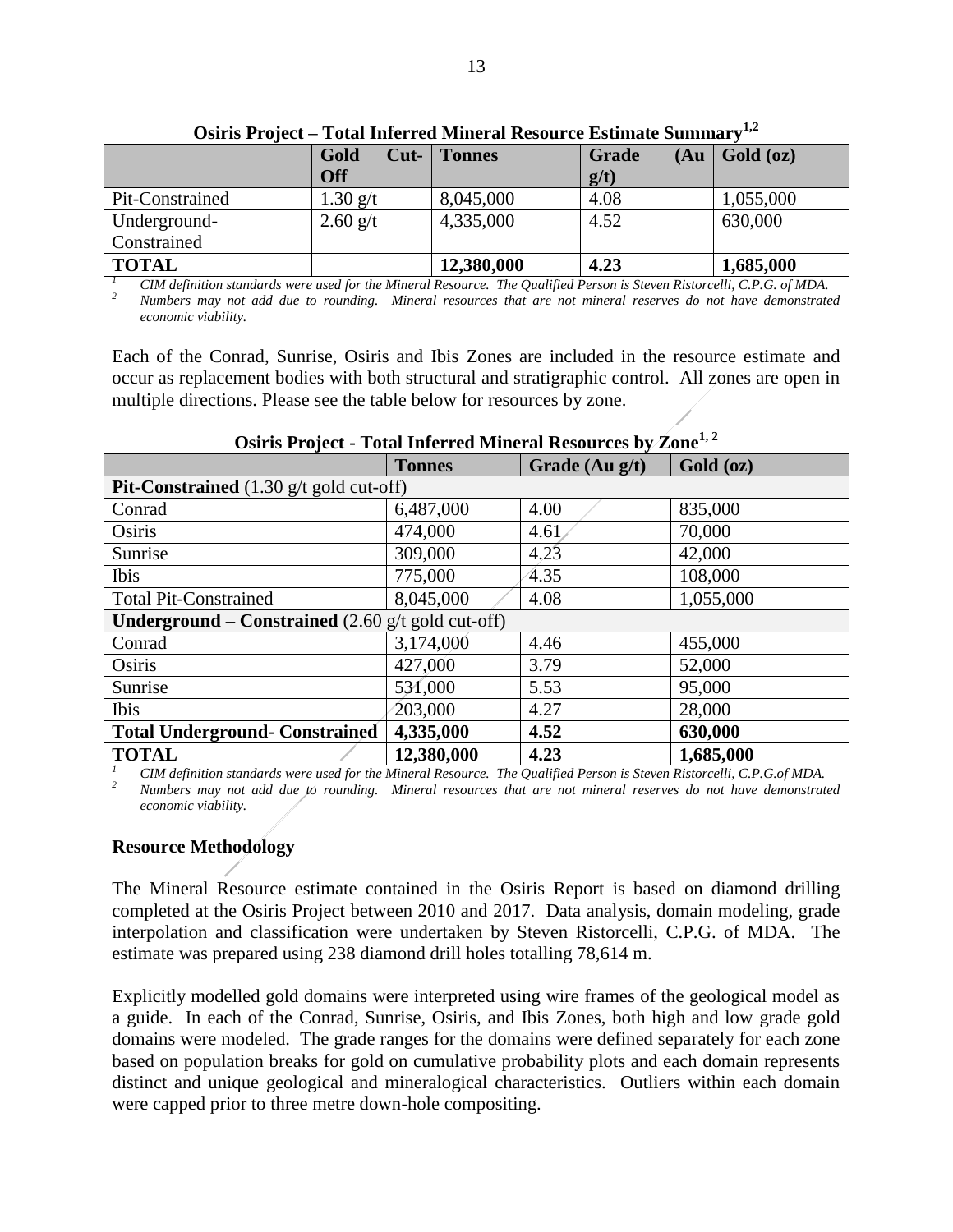Gold grades were estimated into the block model using inverse distance to the third power. Separate estimations using polygonal, nearest neighbor, and ordinary kriging were also completed for validation purposes.

For reporting purposes, technical and economic factors likely to influence the "reasonable prospects for eventual economic extraction" were evaluated by running a series of pit and minestope optimizations at variable gold prices, mining costs, processing costs, and anticipated metallurgical recoveries.

MDA reports resources at cut-offs that are reasonable for deposits like those at Osiris, given anticipated mining methods and processing costs. A gold price of US\$1400 per ounce was used to determine the cut-off grades. Tables showing the pit-constrained and underground Mineral Resources at varying cut-off grades are presented below.

#### **Osiris Project – Total Inferred Pit-Constrained Mineral Resources at Varying Cut-Off Grades1,2**

| Gold Cut-Off $(g/t)$ | <b>Tonnes</b> | Grade $(Au g/t)$ | Gold (oz) |
|----------------------|---------------|------------------|-----------|
| 1.00                 | 9,091,000     | 3.74             | 1,094,000 |
| 1.20                 | 8,370,000     | 3.97             | 1,069,000 |
| 1.30                 | 8,045,000     | 4.08             | 1,055,000 |
| 1.40                 | 7,740,000     | 4.19             | 1,043,000 |
| 1.60                 | 7,115,000     | 4.42             | 1,012,000 |
| 2.00                 | 6,030,000     | 4.90             | 949,000   |
| 2.50                 | 4,885,000     | 5.53             | 868,000   |

#### **Osiris Project – Total Inferred Underground-Constrained Mineral Resources at Varying Cut-Off Grades1,2**

| Gold Cut-Off $(g/t)$ | <b>Tonnes</b> | Grade $(Au g/t)$ | Gold (oz) |
|----------------------|---------------|------------------|-----------|
| 2.00                 | 6,337,000     | 3.81             | 776,000   |
| 2.30                 | 5,223,000     | 4.16             | 699,000   |
| 2.50                 | 4,612,000     | 4.40             | 652,000   |
| 2.60                 | 4,335,000     | 4.52             | 630,000   |
| 2.70                 | 4,076,000     | 4.63             | 607,000   |
| 3.00                 | 3,392,000     | 4.99             | 545,000   |

*<sup>1</sup> CIM definition standards were used for the Mineral Resource. The Qualified Person is Steven Ristorcelli, C.P.G. of MDA. <sup>2</sup> Numbers may not add due to rounding. Mineral resources that are not mineral reserves do not have demonstrated economic viability.* 

# **(b) Orion Project**

The Orion project covers an area of 780  $km^2$  and occupies the central third of the Rackla Gold property. The project hosts the 18 km² Anubis cluster and contains the Orion and Anubis gold Zones. Geochemical anomalies occur in clusters in the Orion project area along a regional scale northwest-trending fault system. Trenching and geochemical sampling has outlined a cumulative 8 km strike length of anomalous and potentially mineralized fault structure with well developed, gold bearing Carlin-type hydrothermal alteration in adjacent rocks.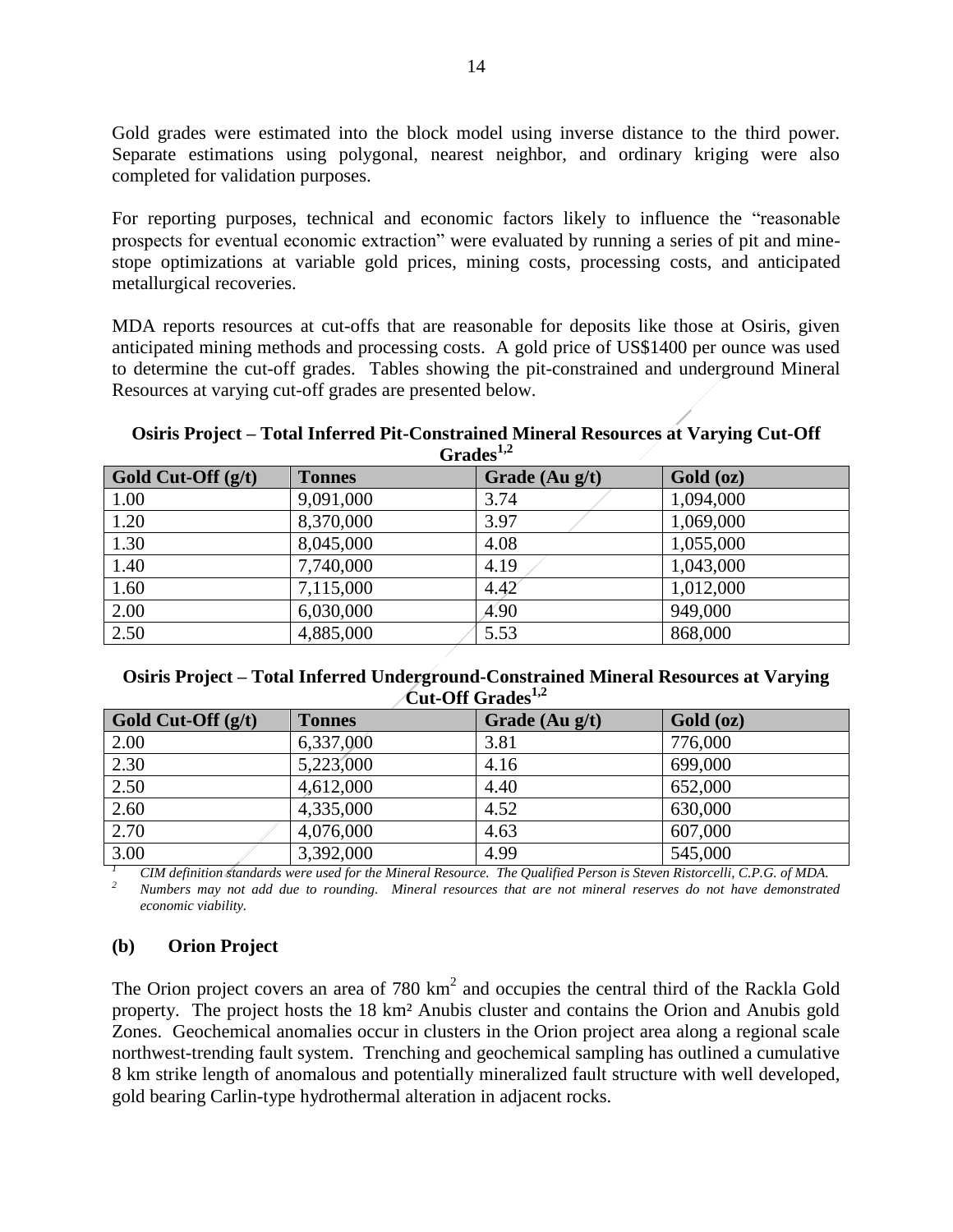A total of nine priority exploration targets have been identified within the Orion project area, namely, the Anubis, Ana, Hydra, Draco, Dorado, Orion, Zodiac, Columba and Corona showings.

### Barrick Earn-In and Joint Venture

Under the terms of an earn-in agreement dated April 7, 2017 and amended October 3, 2018, (the "Option Agreement") ATAC granted Barrick a two-staged option to acquire up to a 70% interest in the Orion project. Stage 1 of the earn-in required Barrick to incur exploration expenditures of \$35-million over five years to acquire a 60% interest in the project, including a guaranteed exploration commitment of \$10 million over the first three years.

The Option Agreement was terminated by Barrick on December 10, 2018 following the expenditure of \$10 million. Barrick did not acquire any interest in the property under the Option Agreement.

#### 2018 Orion Exploration

The 2018 field program was funded and directed by Barrick and included 7,410 metres of diamond drilling in 16 holes over a 15  $km^2$  target area. Exploration focused mainly within the Anubis fault corridor. The 2018 drill program was designed to test three high-level target concepts as set out below:

(i) Drilling of the Anubis Fault

ATAC's surface exploration had previously identified high-grade gold mineralization on the Anubis Fault at the discovery showing, including outcrop grab samples grading 139 g/t gold and 125 g/t gold. Drilling along 400 m of the fault in 2012 and 2016 intersected 19.85 g/t gold over 8.51 m (AN-12-001), and 2.75 g/t gold over 61.29 m (AN-16-010), respectively. Mapping and geological modelling suggest the Anubis Fault extends for at least 5.3 km.

In 2018, four widely-spaced drill holes tested the Anubis Fault and identified high-grade gold mineralization along a 2.5 km strike length. Targeting at depth indicates that gold mineralization extends down the fault for at least 535 m. The majority of the structure has yet to be systematically explored. Results from the four 2018 drill holes are set out in the following table: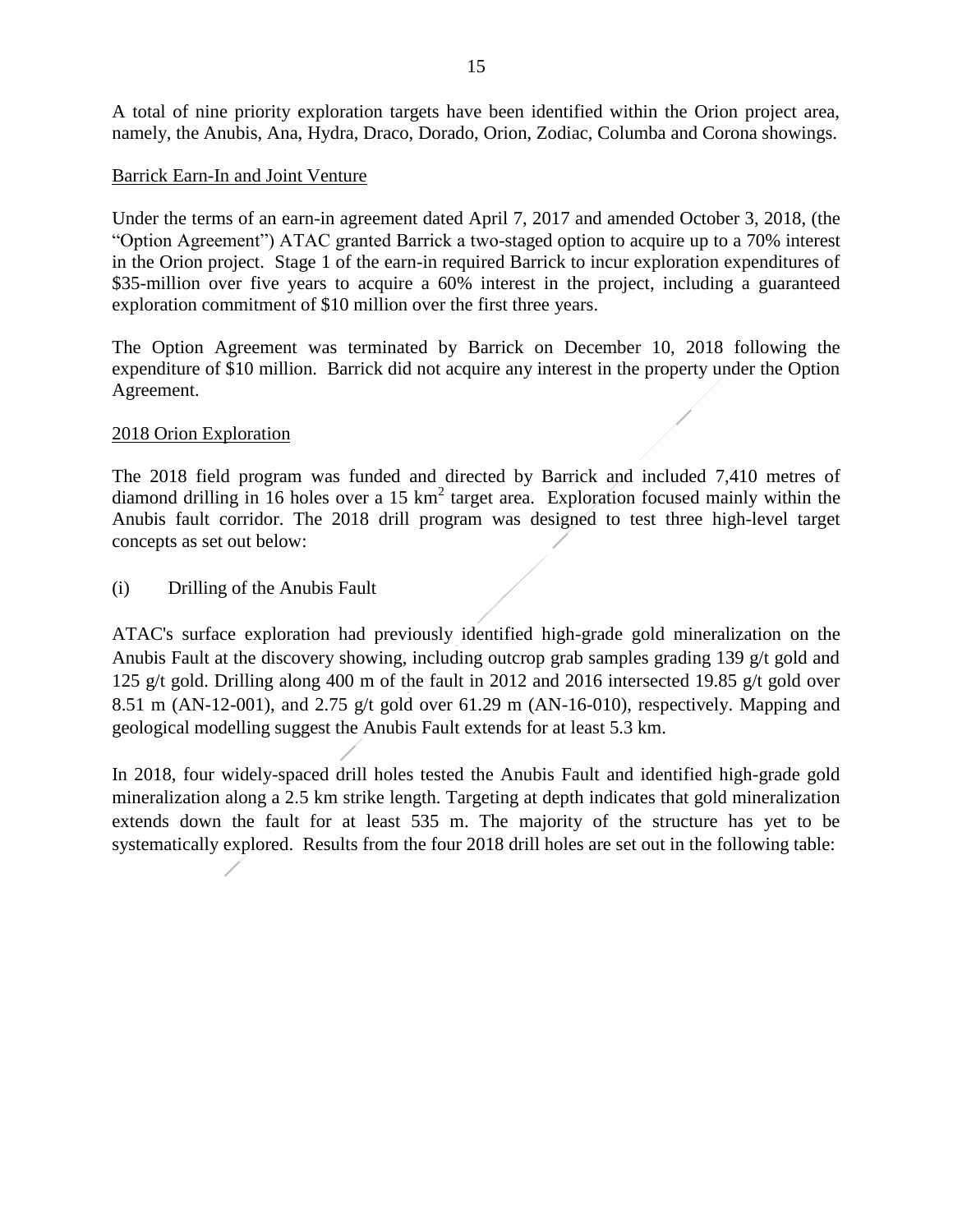| <b>Drill Hole</b> | <b>From</b> | To     | Interval* | Gold  |
|-------------------|-------------|--------|-----------|-------|
|                   | (m)         | (m)    | (m)       | (g/t) |
| <b>BDO-18-008</b> | 509.84      | 514.50 | 4.66      | 6.95  |
| incl.             | 511.45      | 513.08 | 1.63      | 15.95 |
|                   |             |        |           |       |
| <b>BDO-18-017</b> | 361.80      | 369.41 | 7.61      | 10.48 |
| incl.             | 361.80      | 363.32 | 1.52      | 28.00 |
| and incl.         | 367.89      | 369.41 | 1.52      | 13.55 |
|                   |             |        |           |       |
| <b>BDO-18-018</b> | 166.73      | 177.46 | 10.73     | 7.20  |
| incl.             | 169.77      | 171.50 | 1.73      | 13.15 |
|                   |             |        |           |       |
| <b>BDO-18-019</b> | 135.94      | 138.72 | 2.78      | 9.49  |

**2018 Anubis Fault Drill Results**

*\* The reported intersections are drilled thicknesses and are believed to represent approximately 70-100% true width.*

BDO-18-008 was drilled towards the southwest targeting the Anubis Fault plane at depth below AN-12-001. This hole intersected 4.66 m of 6.95 g/t gold including 1.63 m of 15.95 g/t gold within sheared, weakly silicified mudstone approximately 535 m down dip of AN-12-001. The step-out represents the deepest intersection of mineralization to date on the Orion Project.

BDO-18-017 intersected 7.61 m of 10.48 g/t gold within a broader 70 m wide interval of intermittently sheared and altered mudstone in the hanging wall of the Anubis Fault. This mineralized interval is a 390 m undercut of mineralization intersected in AN-12-001.

BDO-18-018 targeted shallow mineralization along the Anubis Fault 285 m east of AN-12-001. This hole intersected 10.73 m of 7.20 g/t gold within a decalcified and silicified interval of calcareous mudstone.

BDO-18-019 tested the Anubis Fault 2.3 km northwest of AN-12-001 beneath the Dorado target, where hand pit samples collected in 2013 returned 4.64 g/t gold and 3.98 g/t gold. This hole intersected 2.78 m of 9.49 g/t gold within strongly sheared mudstone approximately 170 m down dip of the mineralized pit samples.

(ii) Drilling of Structural Intersections

Geological modelling of data collected during the 2017 stratigraphic drill campaign identified three faults that were all projected to intersect with the Anubis Fault in proximity to favourable stratigraphy.

Holes BDO-18-005, 006, 007, 009, 011, 015, 016 and 020 were drilled targeting these areas. None of these eight drill holes intersected the modelled structural targets. Moderate to intense alteration and pathfinder element response was encountered in several of these holes providing evidence for hydrothermal fluid transport in the area, however, no significant gold mineralization was intersected.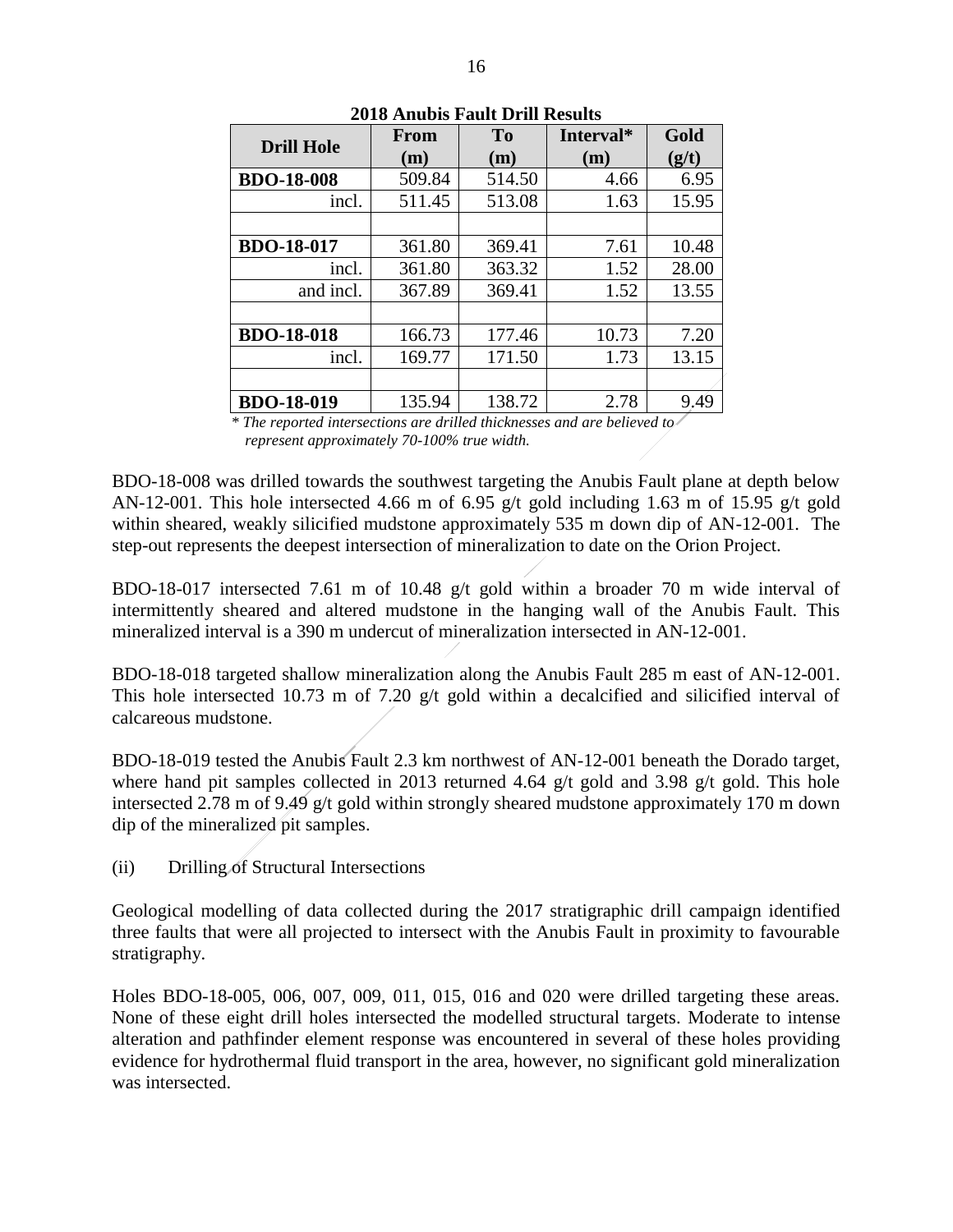The 2018 program provided valuable information about structural orientation and stratigraphy at depth that will be incorporated into ongoing geological modelling. The projected fault intersections still remain priority targets for future work.

(iii) Drilling of Geophysical and Geochemical Anomalies

Four holes tested targets identified by geophysical and geochemical surveys, but none encountered significant gold mineralization.

See ATAC's website [\(www.atacresources.com\)](http://www.atacresources.com/) for updated Orion Project figures.

# **(c) Rau Project**

The [Rau project](http://www.atacresources.com/projects/rackla/rau-trend) lies at the western end of the 185 km long Rackla Gold property and consists of a 22-kilometre-long anomalous geophysical and geochemical trend extending north westerly from the 63 million-year-old felsic Rackla Pluton. The trend hosts the Tiger Deposit as well as the Ocelot silver-lead-zinc discovery. Limited work conducted along trend of the Tiger Deposit since 2008 has led to the discovery of ten additional sediment hosted gold targets (Airstrip, Bengal, Caracal, Cheetah, Condor, Cougar, Jaguar, Panther, Puma and Serval), six gold+/ copper +/- tungsten skarn targets (Bobcat, Kathy, Hogsback, Ridgecrest, Flat Top and Spotlight) and numerous untested gold, gold-pathfinder and silver-lead-zinc anomalies.

Mineralization at the Rau project occurs within a highly prospective geological setting, situated between the regional scale Dawson and Kathleen Lakes Fault Zones. Mineralization styles within the Rau project are diverse and likely directly related to a broad hydrothermal mineralizing system centered around the Rackla Pluton, located 3 km southeast of the Tiger Deposit.

# (i) Tiger Deposit

The Tiger Deposit is located approximately 55 km northeast of Keno City, Yukon. Current access is by air via a 2,500 foot airstrip located 8 km from the deposit.

The Tiger Deposit is a thick north-westerly trending body of carbonate-replacement style gold mineralization hosted by a moderately northeast dipping karsted limestone horizon. On June 14, 2016, ATAC filed an updated preliminary economic assessment report for the Tiger Deposit entitled "Technical Report and Preliminary Economic Assessment for the Tiger Deposit, Rackla Gold Project, Yukon Territory, Canada" (the "2016 PEA") with Canadian securities regulators. A full copy of the 2016 PEA can be viewed under the ATAC profile on SEDAR [\(www.sedar.com\)](http://www.sedar.com/).

The highlights from the 2016 PEA are summarized below:

• The 2016 PEA was completed using a base case gold price of US\$1,250/oz and a currency exchange rate of US\$0.78 equal to CA\$1.00 (unless specified otherwise, all values are shown in Canadian dollars);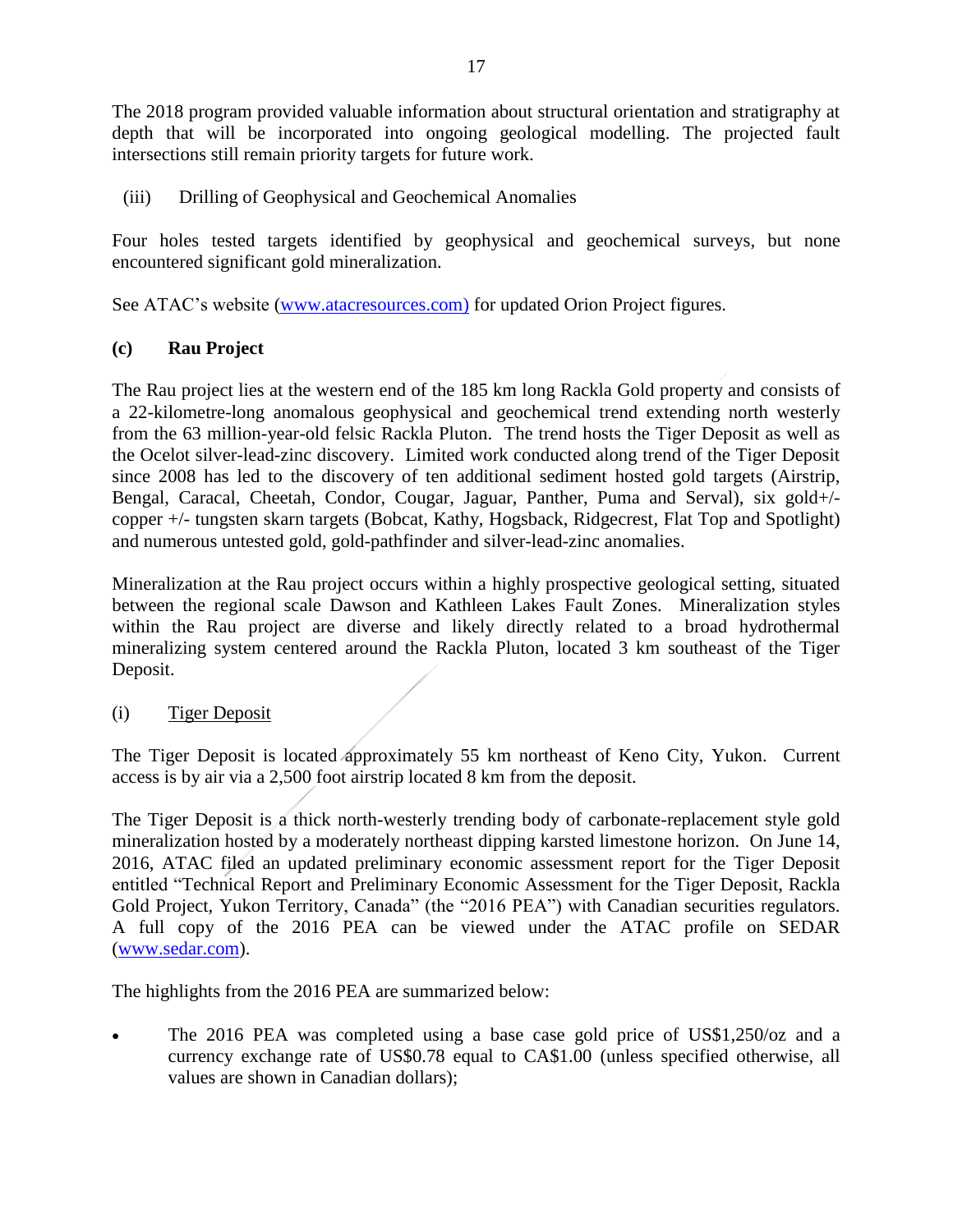- Net present value ("NPV")  $(5\%)$  of \$106.6 million and an internal rate of return ("IRR") of 34.8% before tax, and an NPV  $_{(5\%)}$  of \$75.7 million and an IRR of 28.2% after tax, with an all-in sustaining cost of US\$864/oz;
- The 2016 PEA extends the mine life from 4 years to 6.2 years, more than doubles the pretax NPV  $(5\%)$  and increases the pre-tax IRR by 4.8%;
- Approximately 302,307 ounces of gold produced at an average undiluted grade of 3.81 g/t gold;
- Total project life increases to approximately 9 years, including 1 year of construction and pre-stripping followed by 6 years of owner-operated open-pit mining and 2 years of reclamation; and,
- Pre-production capital cost of \$109.4 million and life-of-mine ("LOM") sustaining capital costs totaling \$8.3 million.

For a more detailed discussion related to all aspects of the 2016 PEA, the reader is referred to the ATAC MD&A document for the twelve months ended December 31, 2016, as filed with Canadian securities regulators on March 30, 2017 under the ATAC Resources Ltd. profile at [www.sedar.com.](http://www.sedar.com/)

Drilling of the sulphide portion of the Tiger Deposit in 2017 was designed to confirm gold grade and continuity of the sulphide resources and expand the areas of known sulphide mineralization. Eight drill holes targeted sulphide gold mineralization and all returned significant mineralized intercepts.

Drill holes RAU-17-151 through 156 stepped out on sulphide mineralization along the western edge of the existing sulphide resource, while holes 157 and 158 were drilled to add confidence to sulphide grade. RAU-17-156 returned 56.77 m of 4.08 g/t gold including 9.14 m of 8.07 g/t gold with the three phases of sulphide mineral development present in the hole.

# **Tiger Tote Road**

# Permitting and Consultation

Future access to the Rau project and Tiger Gold Deposit, 55 km northeast of Keno City, will be by means of a tote road. The proposed tote road will branch off the Hanson Lake Road west of Keno City and is envisioned as a gated, single-lane (5 m wide) and radio-controlled road suitable for vehicles that support advanced exploration at the Tiger Deposit and throughout the Rau project. The total length of the tote road will be approximately 65 km and will consist of 53 km of new road and 12 km of upgraded pre-existing winter road.

Discussions related to access and the development of the Tiger Deposit with the First Nation of Na Cho Nyak Dun ("NNDFN"), local communities and other interested parties has been ongoing for more than seven years. Details of these consultations can be found on ATAC's website (www.atacresources.com).

On March 3, 2017, the Yukon Environmental and Socio-Economic Assessment Board recommended to the Yukon Government and NNDFN that the Tiger Tote Road project be allowed to proceed. On March 2, 2018, the Yukon Government and NNDFN issued a Consolidated Decision Document stating that the Tiger Tote Road would be allowed to proceed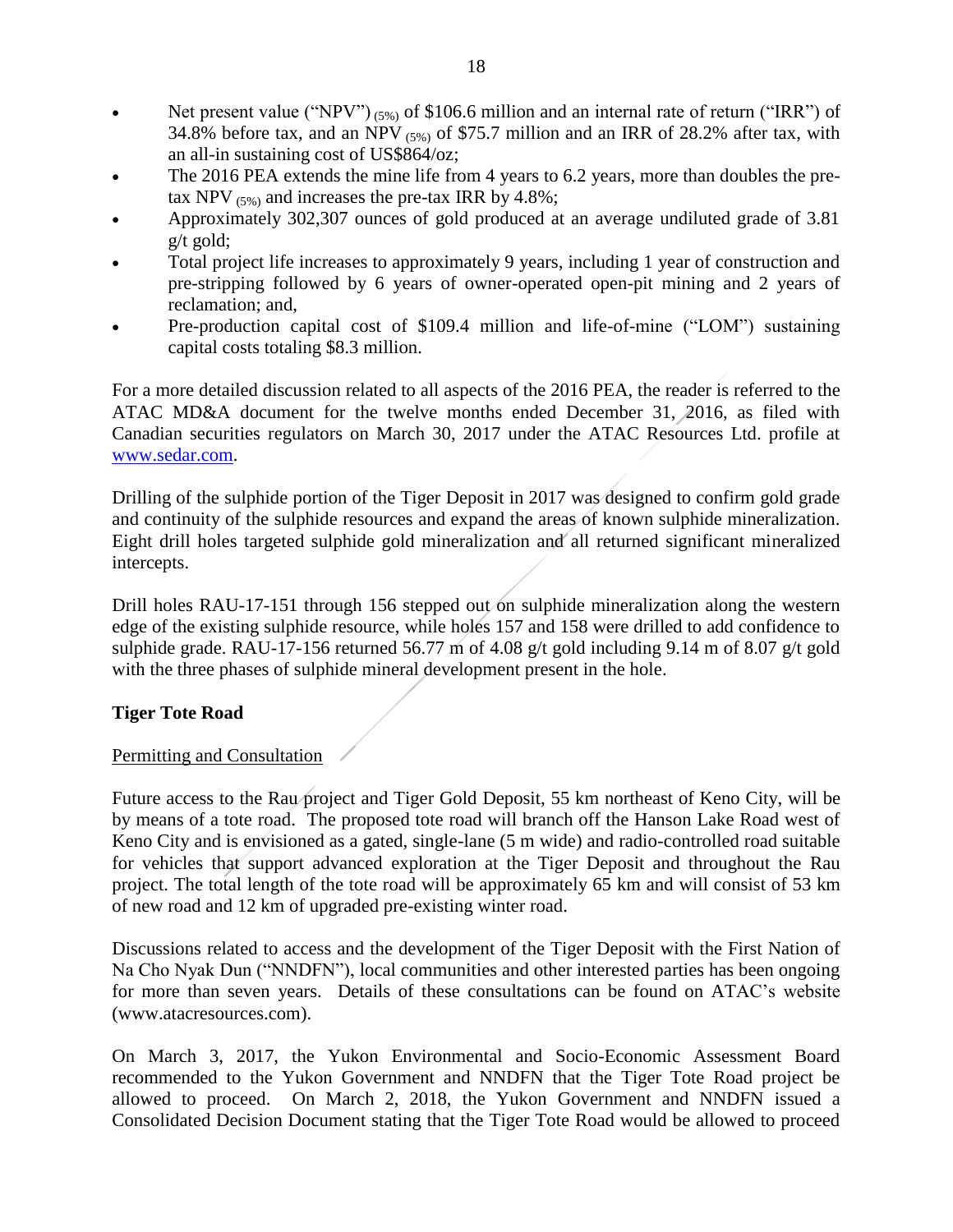with certain conditions and that the related area land use plan schedule be completed by March of 2020.

#### Environmental and Community Engagement

Since 2008, ATAC has completed comprehensive water, heritage, wildlife and fisheries studies related to the tote road permitting and consultation process. ATAC will continue environmental baseline work and ongoing studies as it advances the Tiger Deposit and other targets throughout the Rackla Gold property.

Community and First Nation engagement began in 2008 and an Exploration Cooperation Agreement with the NNDFN was in operation from 2010 to 2016. The Exploration Cooperation Agreement provided a framework within which exploration activities and environmental regulatory process on ATAC's Rackla Gold property were carried out. ATAC is currently negotiation a replacement agreement with the NNDFN. The Rackla Gold property lies exclusively within the Traditional Territory of the NNDFN.

#### (ii) Bobcat Target

The Bobcat Target is located 4.5 km southeast of the Tiger Deposit. The target is situated below treeline in a moderately vegetated area of mostly gentle relief. Mapping in the area in 2018 identified significant exposures of limestone and marble, and confirmed the presence of skarn alteration and mineralization likely associated with the under-explored Rackla Pluton 1.5 km due west.

Bobcat is best defined by anomalous gold, bismuth and tin with sporadic copper highs from soil samples collected from a 1.5 by 2 km area that directly coincides with skarn targets derived from a desktop geophysical review completed in late 2017.

Limited work in 2010 and 2012 returned values of 7.37 g/t gold and 5.90% copper in rock samples in the area. Follow up prospecting in 2018 near these samples identified a 20 x 20 m vegetation anomaly containing abundant tremolite bearing skarn vein float from an area of strongly altered limestone and marble bedrock. Eleven hand-pits were dug within the vegetation anomaly and most encountered mineralized skarn vein material. Highlight 2018 Bobcat grab samples are tabulated below.

| Sample # | Au<br>(g/t) | <b>Cu</b><br>(%) | Ag<br>(g/t) |
|----------|-------------|------------------|-------------|
| W591409  | 4.78        | 0.23             | 64          |
| W591411  | 3.34        | 3.33             | 43          |
| W591414  | 6.07        | 7.41             | 157         |
| W591562  | 5.08        | 3.69             | 24          |
| W591573  | 2.87        | 2.27             | 27          |

A short follow-up program completed in September 2018 identified additional gold mineralization, extending the target area of skarn mineralization to approximately 250 m in length with surface grab samples graded up to 9.53 g/t gold. Expanded soil grid coverage east of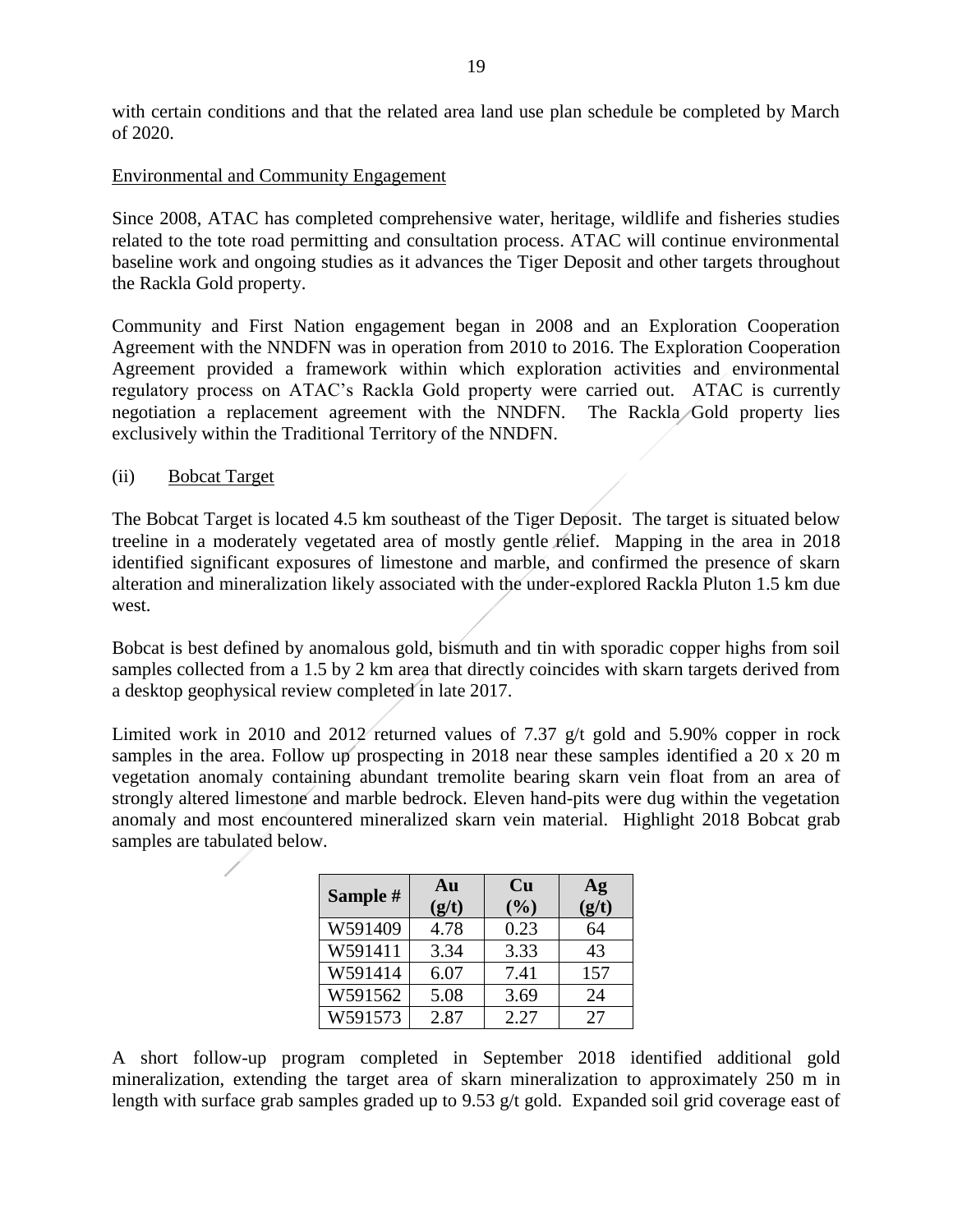Bobcat also identified a 1.2 km by 1 km silver, lead and tin soil anomaly, which remains open to the east; with the most easterly line of this grid contained a sample grading 14.55 g/t silver-insoil.

(iii) Spotlight Target

The Spotlight skarn target is located 6.5 km north of Bobcat was discovered in 2017 with the collection of high grade grab samples containing 7,080 g/t silver and 3.27 g/t gold collected from a 500 m long gold and silver soil anomaly.

Soil sampling in 2018 expanded this anomaly to over 2.2 km in length and remains open to the north, east and west. Highlight soil samples from 2018 include 0.7 g/t gold and 15.2 g/t silver.

One day of detailed prospecting was conducted in the Spotlight area during 2018. Rock samples returning 4,090 g/t silver and 1,765 g/t silver in limonite bearing quartz veins were collected near the initial discovery. Prospecting 1.2 km along the anomalous soil trend returned brecciated quartz-siderite material containing 2.17 g/t gold and 1.38 g/t gold.

Abundant tremolite development, in addition to significant hornfels and marble alteration observed in the rocks around Spotlight, indicate high fluid flow, likely from a nearby intrusive system. These observations are supported by the development of gold-copper-tungsten skarn mineralization at the historic Blue Lite occurrence located 1 km to the south of Spotlight.

(iv) Condor Target

The Condor target, located 1.5 km to the northwest of the Tiger Deposit was assessed in detail in 2018 to follow-up on an area of high grade prospecting samples (17.0 g/t gold and 23.3% zinc) collected in 2017.

Work in 2018 focused on a 100 m wide vegetation anomaly located upslope of the 2017 samples. Hand pits were excavated on a grid pattern across the vegetation anomaly and a variety of samples containing strongly oxidized sulphides hosted in dolostones and volcanic rocks were encountered. Highlight results from pit samples are presented below:

| <b>Sample</b> | Au $(g/t)$ | Ag( g/t) | $\text{Zn}$ $\left(\frac{0}{0}\right)$ | Pb(%) |
|---------------|------------|----------|----------------------------------------|-------|
| W591494       | 1.85       | 103      |                                        | 4.22  |
| W591525       |            | 45       | 37.49                                  |       |
| W591508       |            |          | 36.51                                  |       |
| W591507       | 1.06       |          |                                        | 1.38  |
| W591523       |            | 133      | 1.44                                   |       |
| W591499       |            |          | 22.60                                  |       |

*\* Note: dashes indicate no significant result for that element.*

Condor is situated in a similar stratigraphic and structural environment to the Tiger Deposit, with a series of carbonate horizons interlayered with volcanoclastic flows. Mineralization at Condor is thought to have developed at the structural intersection of a regional scale northwesterly trending strain zone with a northerly trending brittle fault zone.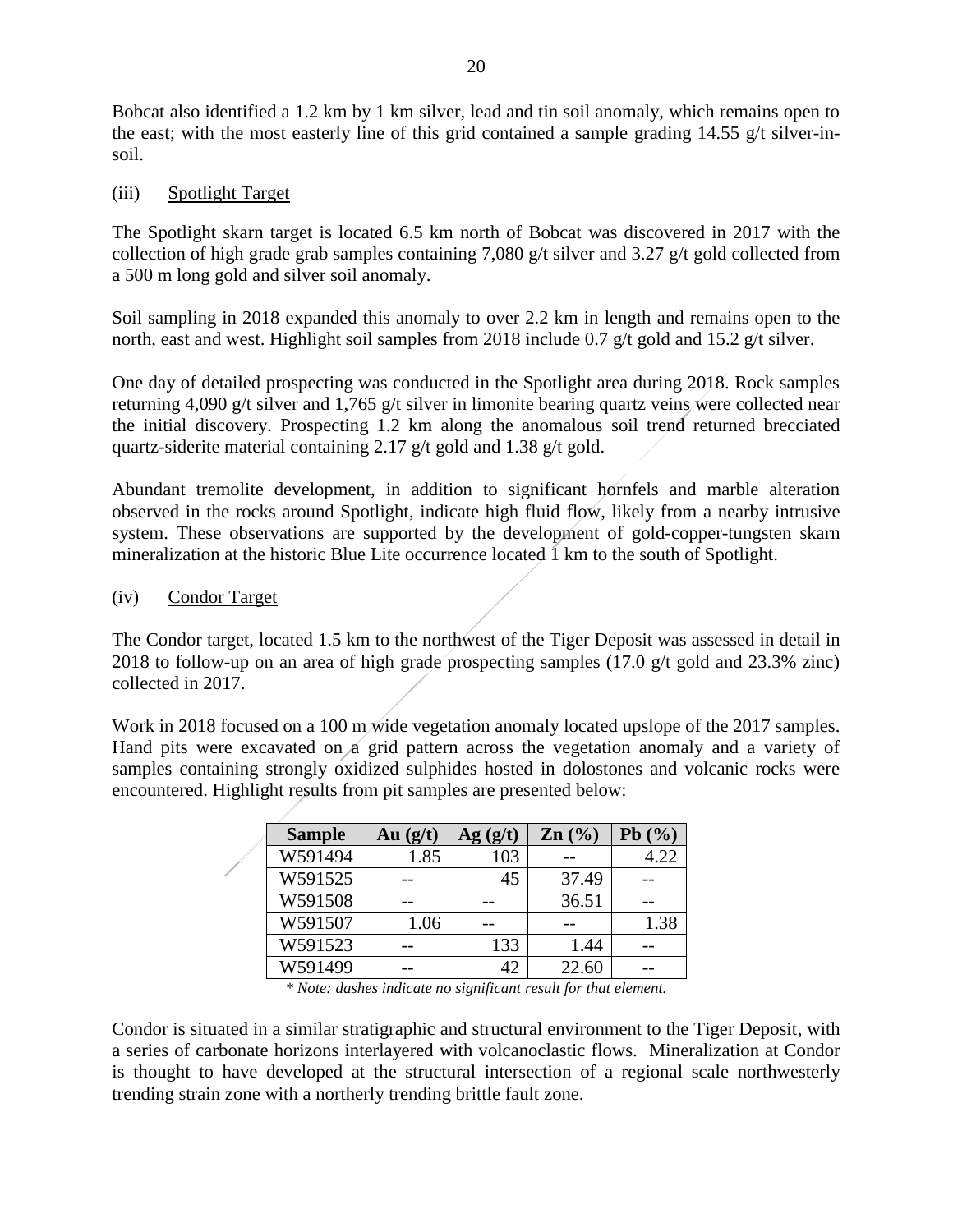#### (v) Ocelot Zone

In 2010 ATAC made a significant silver-lead-zinc-indium discovery at the Ocelot target located in the western portion of the Rau project. It is situated in lowlands 1.5 km west of the Wind River Winter Road and 15 km northwest of the Tiger Deposit.

A total of 4,918 m in 24 holes was drilled at Ocelot during 2010 and 2011. Mineralization consists of medium to coarse grained pyrite and varying concentrations of low iron sphalerite and medium to coarse grained galena. Sulphide mineralization occurs within a steeply dipping northeast trending fault that cuts an extensive dolomite sequence locally exhibiting structural and fluidized breccias. Drilling to date has identified mineralization over a 230 m strike length and to a depth of 150 m. Mineralization remains open downdip and possibly along strike to the northeast.

In 2012, ATAC completed geophysical and geochemical surveys on the Ocelot target. No subsequent exploration has been carried out on the Ocelot Zone since 2012.

Updated Rau figures as well as a detailed list of all Rau drill results can be viewed on the ATAC's website [\(www.atacresources.com\).](http://www.atacresources.com)./)

### **2. Rosy Property**

ATAC holds a 100% interest in the Rosy property which covers a large system of gold-silver veins located in the Whitehorse Mining District of southern Yukon. Property-wide, helicopterborne VTEM and magnetic surveys were flown during 2007 and soil geochemical surveys, prospecting and geological mapping were conducted in July 2008. This work identified two main areas of vein mineralization and a number of gold-in-soil anomalies.

ATAC carried out further soil sampling and prospecting in 2009 and identified additional weakly mineralized veins. In July 2010 Bonaparte Capital Corp. ("Bonaparte") conducted a two hole, 263 m diamond drill program. Results were disappointing and Bonaparte terminated its option on the property in December 2010. A small prospecting program was carried out in the early summer of 2016 and partially funded through the Yukon Mineral Exploration Program.

In December 2016 and April 2017, approximately 260 claims were added to the Rosy Property to cover recently lapsed claims that surround the core of the Red Mountain Molybdenum Deposit owned by Tintina Mines Ltd.

ATAC conducted a small exploration program in June 2017 to follow up on favourable results from 2016 and to evaluate the newly staked ground. Approximately 50 rock samples, 50 silts and 750 soil samples were collected. Results were consistent with those from samples previously collected on the property. No work was carried out in 2018.

# **3. Connaught Property**

The Connaught property is owned 100% by ATAC and is located in the Dawson Mining District in west-central Yukon. It lies immediately south of the Sixtymile placer gold camp, approximately 65 km west of Dawson City.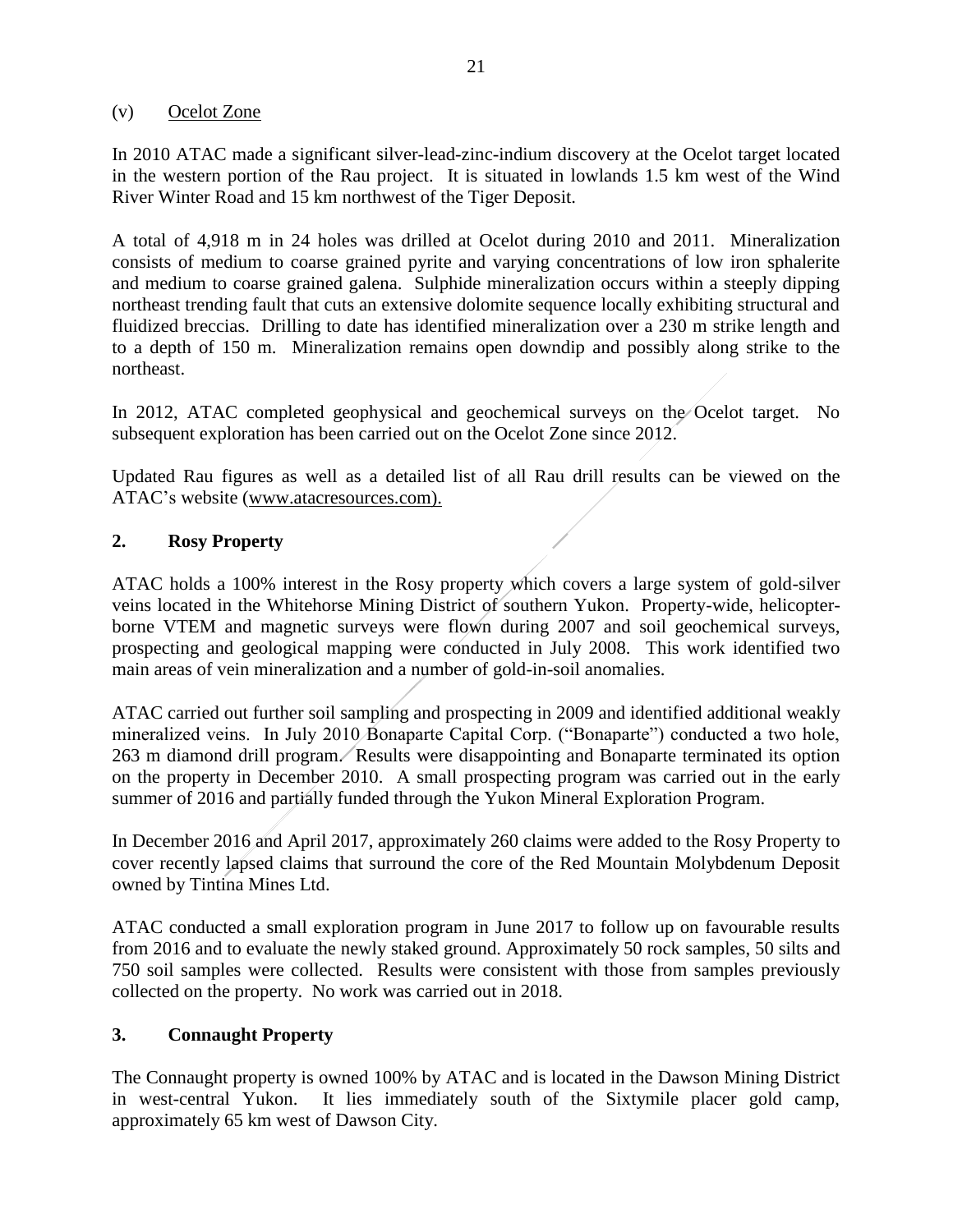The property hosts a number of silver-lead-gold veins within a 13 by 5 km area of anomalous soil geochemical response which approximately coincides with a pronounced magnetic high. Although the area has good road access, follow-up work has been limited to trenching and a few drill holes along lightly vegetated ridge tops. Where exposed, the veins are typically 0.3 to 2 m wide and grade 100 to 2,000 g/t silver with 0.3 to 2 g/t gold and 3 to 60% lead. A 218 tonne bulk sample test completed by a previous operator in 2011 averaged 2,228.5 g/t silver and 60% lead.

In 2017 ATAC staked 48 new claims adjacent to the Connaught Property to connect all claims and to cover prospective ground to the south. In August of 2018, ATAC acquired the TN claims from Independence Gold Corp. for 60,000 ATAC shares. With the 210 adjoining TN claims, the Connaught property is now  $115.5 \text{ km}^2$  in area.

No exploration work was carried out at the Connaught property in 2018.

# **4. Panorama Property**

The Panorama property is located in Dawson Mining District of west-central Yukon.

On May 9, 2019, ATAC transferred a 100% interest in the 36 mineral claims comprising the Panorama property to the original private owners of the claims. ATAC acquired the property under an option agreement dated July 13, 2004 and under the terms of that agreement was required to transfer ownership of the claims back to the original owners if ATAC no longer intended to maintain the claims. ATAC retained no interest in the Panorama property after the May 9, 2019 transfer.

#### **5. Idaho Creek Property**

In 2006 ATAC staked the 58 claims comprising the Idaho Creek property in the Whitehorse Mining District in west-central Yukon. The property hosts gold and silver mineralization, geophysical anomalies and extensive soil geochemical anomalies, some of which were drill tested in 2006 and 2007 under the terms of an option agreement that was terminated in November 2007. Drill results were generally disappointing and accumulated costs were writtenoff by ATAC.

The property was held under option by a third party during the period January 2010 through November 2014. Work in 2015 consisted of a helicopter borne geophysical survey. No work program was carried out during the 2017 or 2018 exploration field seasons.

# **TECHNICAL REVIEW**

Technical information disclosed in this MD&A has been reviewed by Julia Lane, B.Sc., P. Geo., a qualified person for the purposes of National Instrument 43-101. Julia Lane is a geological consultant to and the Vice President of Exploration of ATAC.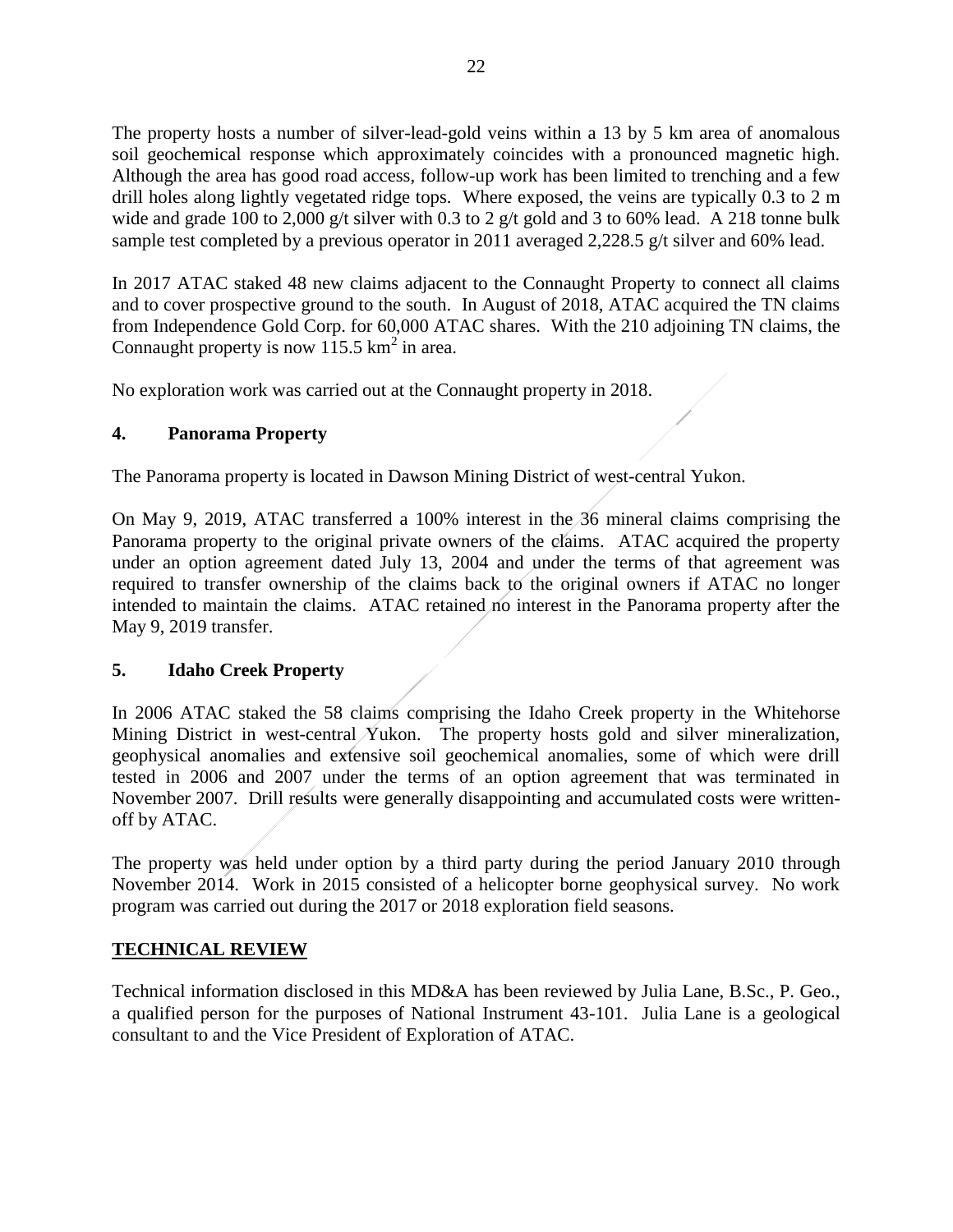### **SUBSEQUENT EVENT**

On May 9, 2019 the Panorama property was transferred to private owners. (See "Panorama Property" for additional information.

# **SHARE CAPITAL INFORMATION**

#### **Shares**

The authorized share capital of ATAC consists of the following classes of shares:

- (a) an unlimited number of common shares without par value; and
- (b) an unlimited number of Class A preferred shares with a par value of \$1.00 each.

As of May 16, 2019, there were 158,035,720 ATAC common shares issued and outstanding.

### **Stock Options**

As of May 16, 2019, ATAC had the following stock options outstanding:

| <b>Number of Options Outstanding</b> | <b>Exercise Price</b> | <b>Expiry Date</b> |
|--------------------------------------|-----------------------|--------------------|
| 1,550,000                            | \$0.75                | January 23, 2020   |
| 1,990,000                            | \$0.31                | January 21, 2021   |
| 250,000                              | \$0.76                | June 7, 2021       |
| 2,940,000                            | \$0.55                | May 26, 2022       |
| 3,165,000                            | \$0.55                | February 1, 2023   |
| 250,000                              | \$0.53                | March 1, 2023      |
| 2,580,000                            | \$0.30                | February 4, 2024   |
| 100,000                              | \$0.30                | February 4, 2024   |
| 12,825,000                           |                       |                    |

#### **Warrants**

As of May 16, 2019, ATAC had the following share purchase warrants outstanding:

| <b>Number of Warrants Outstanding</b> | <b>Exercise Price</b> | <b>Expiry Date</b> |
|---------------------------------------|-----------------------|--------------------|
| 437,441                               | \$0.60                | May 25, 2019       |
| 5,636,072                             | \$0.425               | March 22, 2021     |